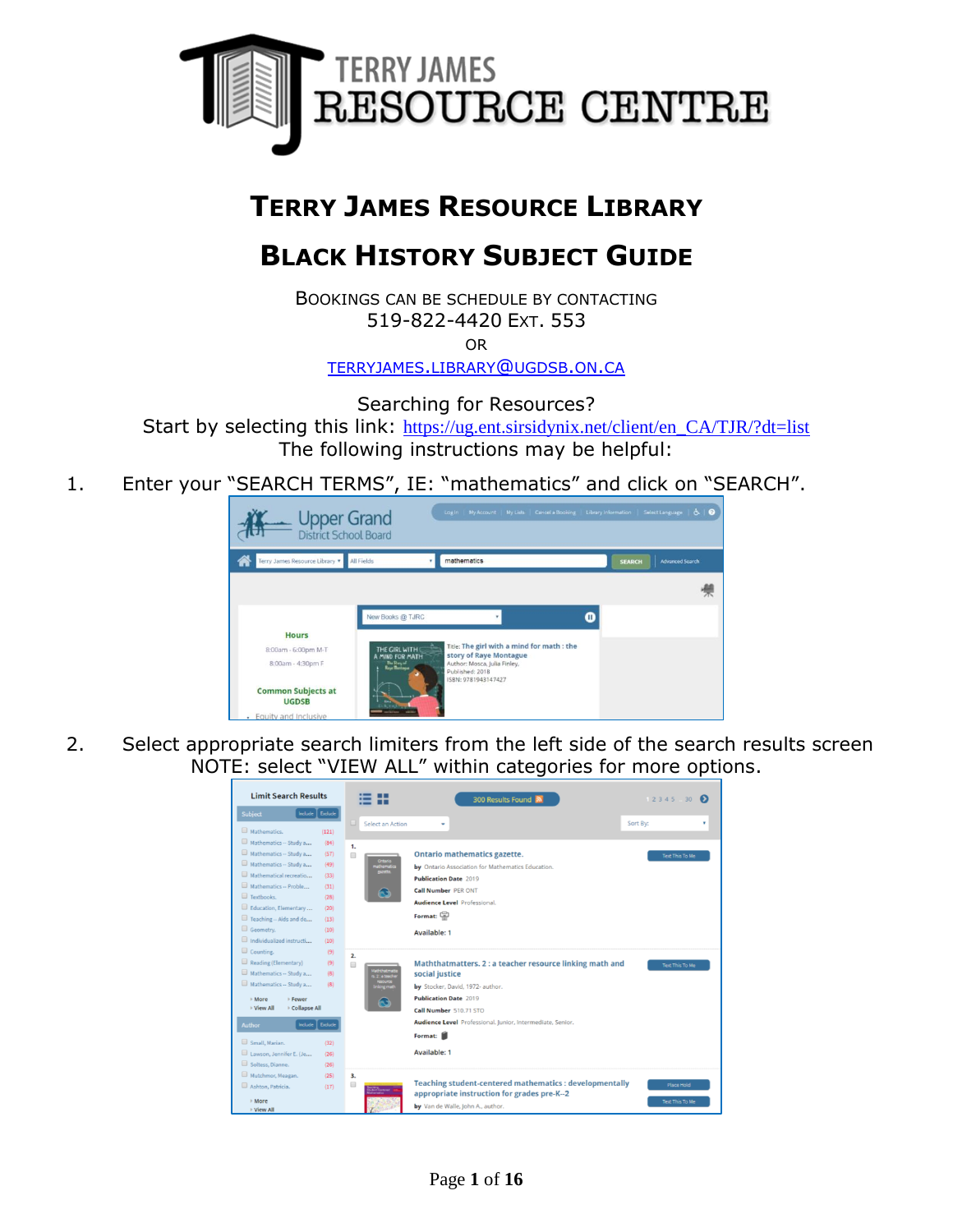3. Click on the **small box** by each title of interest. Please note that you will need to "**SELECT AN ACTION**", before moving on to next search results screen. You can "ADD TO MY LISTS" or "EMAIL TO ME".

**NOTE:** "SELECT AN ACTION" is located at the top & bottom of the page, in grey bar.

| $\Box$ Magazine<br>$\Box$ Non-Fiction<br>Teacher Resource<br>Exclude<br>Include  <br>Format<br>$\Box$ Book<br>$\Box$ Magazine<br>$\Box$ Teaching Unit<br>Include<br>Exclude<br><b>Audience Level</b> | 3.                                       | <b>Teaching student-centered mathematics : developmentally</b><br>appropriate instruction for grades pre-K--2<br>by Van de Walle, John A., author.<br><b>Publication Date 2018</b><br>Call Number 510.71 VAN<br>Audience Level Professional. Primary.<br>Format:<br>Available: 0 | Place Hold<br><b>Text This To Me</b>                    |
|------------------------------------------------------------------------------------------------------------------------------------------------------------------------------------------------------|------------------------------------------|----------------------------------------------------------------------------------------------------------------------------------------------------------------------------------------------------------------------------------------------------------------------------------|---------------------------------------------------------|
|                                                                                                                                                                                                      | Upper Grand<br>District School Board     | My Account<br>My Lists<br>Cancel a Booking<br>Log In                                                                                                                                                                                                                             | $\circledcirc$<br>Library Information   Select Language |
| Terry James Resource Library ▼                                                                                                                                                                       | <b>All Fields</b>                        | mathematics<br>۷                                                                                                                                                                                                                                                                 | <b>Advanced Search</b><br><b>SEARCH</b>                 |
|                                                                                                                                                                                                      |                                          |                                                                                                                                                                                                                                                                                  |                                                         |
| <b>Limit Search Results</b>                                                                                                                                                                          |                                          | 300 Results Found <b>A</b>                                                                                                                                                                                                                                                       | 1 2 3 4 5 30<br>$\bullet$                               |
| Include<br>Exclude<br>Subject<br>Mathematics.<br>(121)                                                                                                                                               | С<br>Select an Action<br>Add to My Lists | ٠                                                                                                                                                                                                                                                                                | Sort By:<br>۷                                           |
| Mathematics -- Study a<br>(84)<br>Mathematics -- Study a<br>(57)<br>Mathematics -- Study a<br>(49)                                                                                                   | $\mathbf{1}$<br>$\Box$<br>Email          | athematics gazette.<br>ssociation for Mathematics Education.                                                                                                                                                                                                                     | Text This To Me                                         |
| Mathematical recreatio<br>(33)<br>$\triangleright$ More<br>▶ View All                                                                                                                                | Text It To Me<br>Print                   | <b>Date 2019</b><br><b>PER ONT</b>                                                                                                                                                                                                                                               |                                                         |

4. Once you have marked all the titles of interest, and you selected "ADD TO MY LISTS", you wil now need to click on "MY LISTS" near the top of the page:



5. Resources will be listed, and can be arranged by Publication Date, Title, Author and more. Place a checkmark in the box by "SELECT ACTION" and notice that all titles in your list will have a checkmark to be included in the email message you will send to your your@ugcloud.ca or First.Surname@ugdsb.on.ca email address.

| B.                              | <b>Temporary List</b> |                                                                            | 12 list items   |   |
|---------------------------------|-----------------------|----------------------------------------------------------------------------|-----------------|---|
| $\overline{\blacktriangledown}$ | Select an Action      |                                                                            | Arrange By:     | v |
|                                 | Place Hold(s)         |                                                                            |                 |   |
|                                 | Delete Selected       | I'd taught maths : lessons learned<br>rch, conversations with experts, and | Place Hold      |   |
|                                 | Email                 | mistakes                                                                   | Text This To Me |   |
|                                 | Text It To Me         | author.                                                                    |                 |   |
|                                 | Print                 | 510 BAR<br>Non-Fiction                                                     |                 |   |
|                                 |                       |                                                                            |                 |   |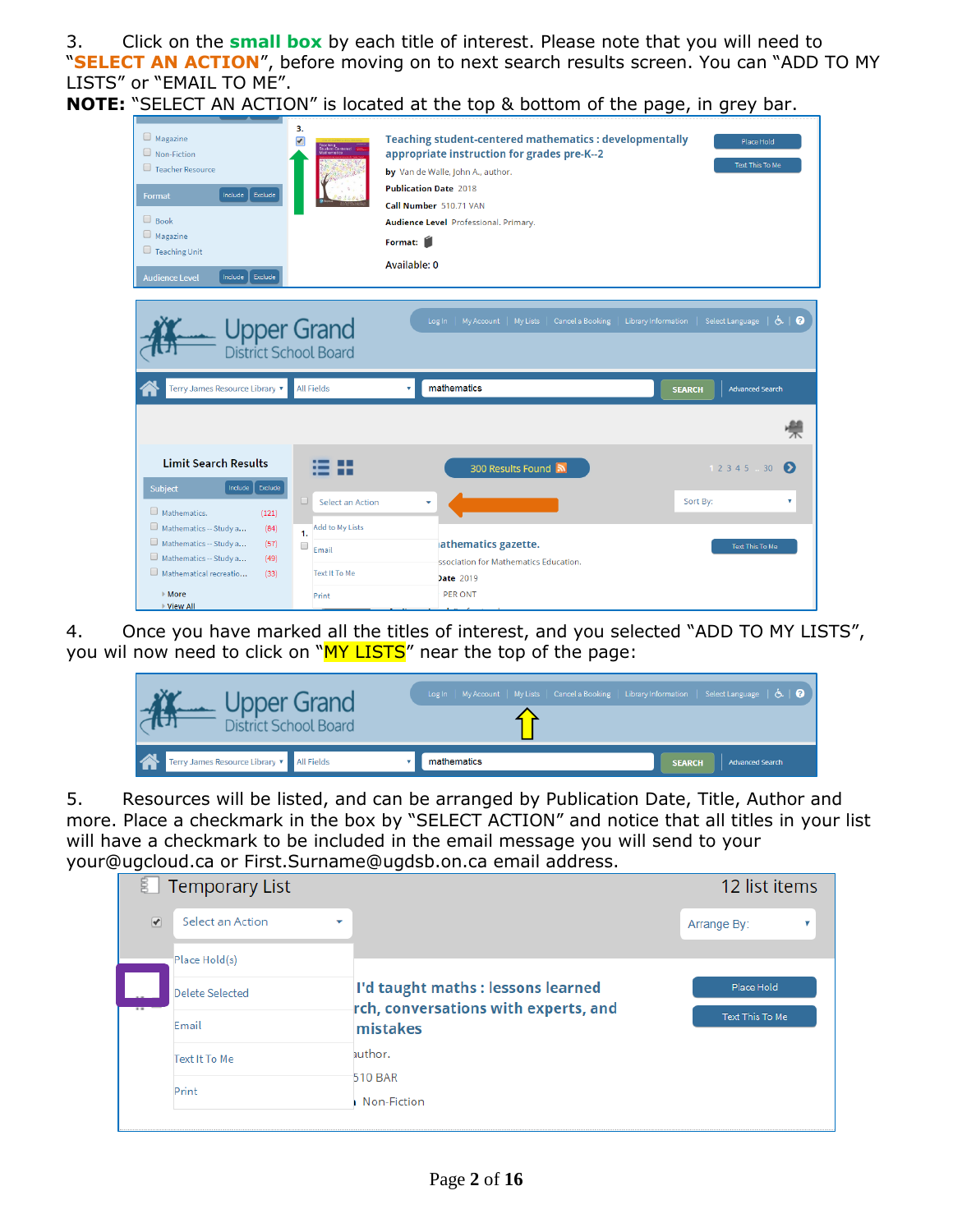| 图 Temporary List             |                        |   |
|------------------------------|------------------------|---|
|                              |                        | × |
| Email Address:<br>Send Email |                        |   |
|                              | Barton, Craig, author. |   |

6. The list of selected resources arrives in your inbox within a few seconds. Once the list arrives in your inbox, you can close the browser.

7. *Reminder:* resources that are part of the Terry James Kit Library require a Booking to reserve the items for a scheduled period of time.

8. Forward your list from your inbox to [terryjames.library@ugdsb.on.ca,](mailto:terryjames.library@ugdsb.on.ca) include your full name and location to request to have the resources sent to you via board courier. Please remember to include target start date and number of copies required.

9. Should you need to do additional searching for other resources, please return to "MY LISTS" and place a checkmark by the box to the left of "SELECT AN ACTION". Then click on the dropdown arrow to the right of "SELECT AN ACTION", and select "DELETE SELECTED" to remove the resources from the temporary list.

10. Now you can proceed with the next search and adding resources to your temporary list.

11. *NOTE:* after several (approx. 5) minutes of inactivity, the webpage will reset and all selected resources will be unchecked and automatically removed from your temporary list.

#### **SUGGESTED LOCAL SEARCH TERMS: AFRICAN AMERICANS, BLACKS IN CANADA, BLACK CANADIANS, BLACK HISTORY**

## **Africa on the Move : A [Dream of Millions \(Part 1 of 4\)](https://ug.ent.sirsidynix.net/client/en_CA/TJR/search/detailnonmodal/ent:$002f$002fSD_ILS$002f0$002fSD_ILS:311163/email?dt=list)**

by MacDonald, Ann-Marie 1958- narrator

**Publication Information** Toronto : Canadian Broadcasting Corporation, 2010 **Physical Description** 1 online resource (42 min 53 sec)

**Summary** Now South Africa is the most powerful commercial centre on the continent and attracts eager investors from around the globe. In Soweto, meet a woman who began life sleeping with six siblings on one blanket, selling corn to black commuters. Today, Nancy Nxumalo is one of the most influential businesspeople in this energetic, storied township. **Subject Term** Businesspeople, Black -- South Africa Post-apartheid era -- South Africa Businesspeople, Black -- Services for -- South Africa Entrepreneurship -- South Africa -- Soweto Economics Entrepreneurship Equity Women's studies World history Social sciences **Series** Doc Zone

**Electronic Access** [Click here to access streaming video.](http://curio.ca/en/video/africa-on-the-move-a-dream-of-millions-part-1-of-4-2792/)

### **Call Number**

STREAMING VIDEO

## **[Africa on the Move : The Power of Song \(Part 2 of 4\)](https://ug.ent.sirsidynix.net/client/en_CA/TJR/search/detailnonmodal/ent:$002f$002fSD_ILS$002f0$002fSD_ILS:311166/email?qu=africa+on+the+move&d=ent%3A%2F%2FSD_ILS%2F0%2FSD_ILS%3A311166%7EILS%7E2&te=ILS)**

by Fakoly, Tiken Jah 1968- subject

**Publication Information** Toronto : Canadian Broadcasting Corporation, 2010 **Physical Description** 1 online resource (42 min 58 sec)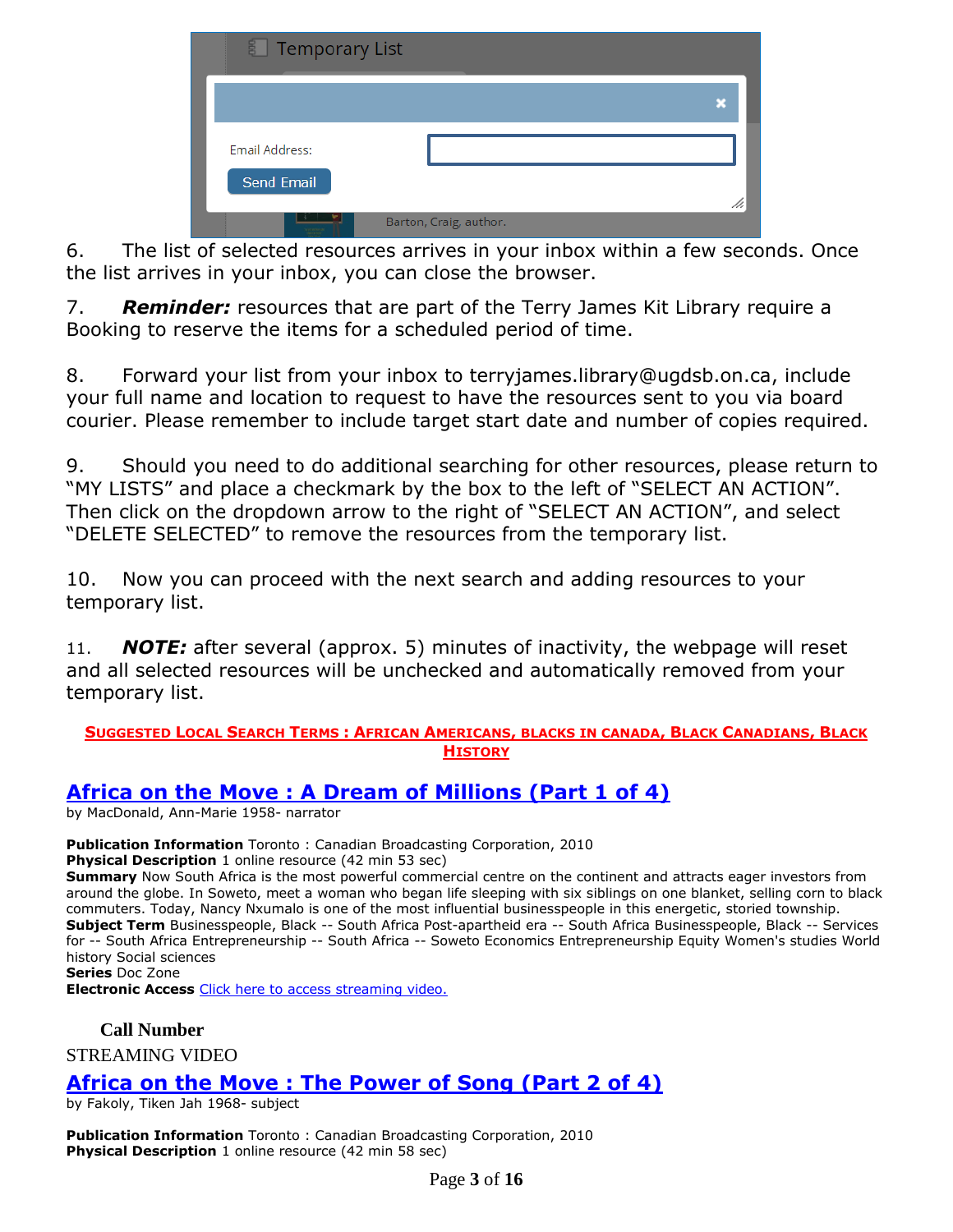**Summary** Tiken Jah Fakoly is a star with a conscience. A hugely popular reggae singer from the Ivory Coast, he fearlessly uses song to take aim at politicians. As a result, he lives in exile in Mali. Unafraid of controversy, Jah Fakoly believes that the real freedom Africans deserve will only start when education is accessible to all. NOTE: a section in the middle of the program is devoted to Fatoumata Coulibaly, an activist who teaches awareness around female circumcision. **Subject Term** Reggae music -- Côte d'Ivoire -- Themes, motives Equality -- Africa Decolonization -- Africa Female circumcision -- Africa Social sciences World history Social justice -- Study and teaching Equity Women's studies Arts -- Study and teaching Music

**Series** Doc Zone

**Electronic Access** [Click here to access streaming video.](http://curio.ca/en/video/africa-on-the-move-the-power-of-song-part-2-of-4-2795/)

#### **Call Number**

STREAMING VIDEO

## **[Africa on the Move : The Modern Warrior \(Part 3 of 4\)](https://ug.ent.sirsidynix.net/client/en_CA/TJR/search/detailnonmodal/ent:$002f$002fSD_ILS$002f0$002fSD_ILS:311165/email?dt=list)**

by MacDonald, Ann-Marie 1958- narrator

**Publication Information** Toronto : Canadian Broadcasting Corporation, 2010

**Physical Description** 1 online resource (43 min 04 sec)

**Summary** Nairobi, Kenya's energetic capital, is home to a massive influx of immigrants, exiles and dreamers. This metropolis of skyscrapers and slums is the backdrop for an absorbing tale of two clashing worlds. Perhaps no one understands the fragile intersection between traditional and modern life better than Moses ole Samante. An ambitious young Maasai, he runs a successful safari business from Nairobi but works hard to maintain his village ties. **Subject Term** Businesspeople, Black -- Kenya Maasai (African people) -- Social life and customs -- Kenya Entrepreneurship -- Kenya -- Nairobi Squatter settlements -- Kenya -- Nairobi Social sciences World

history Entrepreneurship Arts -- Study and teaching Photography Art Economics **Series** Doc Zone

**Electronic Access** [Click here to access streaming video.](http://curio.ca/en/video/africa-on-the-move-the-modern-warrior-part-3-of-4-2794/)

#### **Call Number**

STREAMING VIDEO

## **Africa on the Move : [A Woman's World \(Part 4 of 4\)](https://ug.ent.sirsidynix.net/client/en_CA/TJR/search/detailnonmodal/ent:$002f$002fSD_ILS$002f0$002fSD_ILS:311164/email?qu=africa+on+the+move&d=ent%3A%2F%2FSD_ILS%2F0%2FSD_ILS%3A311164%7EILS%7E1&te=ILS)**

by MacDonald, Ann-Marie 1958- narrator

#### **Publication Information** Toronto : Canadian Broadcasting Corporation, 2010

**Physical Description** 1 online resource (43 min 26 sec)

**Summary** In Africa, as in so many other places, sports have traditionally been a man's world. And until recently, women entered at the risk of being scorned or laughed at. But the amazing Sahar El-Hawary and her female soccer team are no joke. She is the first women's referee in North Africa and also the first female member of the Egyptian Football Federation. She has put women's soccer on the map — not just in her native Egypt but also in the entire Arab world. **Subject Term** Soccer for women -- Egypt Soccer for women -- Arab countries Fashion designers -- Niger Women -- Niger -- Social conditions Women -- Egypt -- Social conditions Fashion -- Niger Social sciences World history Women's studies Management Clothing and dress Equity Physical education and training **Series** Doc Zone

**Electronic Access** [Click here to access streaming video.](http://curio.ca/en/video/africa-on-the-move-a-womans-world-part-4-of-4-2793/)

#### **Call Number**

STREAMING VIDEO

# **[Africville : an African Nova Scotian community is demolished -](https://ug.ent.sirsidynix.net/client/en_CA/TJR/search/detailnonmodal/ent:$002f$002fSD_ILS$002f0$002fSD_ILS:323264/email?dt=list) and**

#### **[fights back](https://ug.ent.sirsidynix.net/client/en_CA/TJR/search/detailnonmodal/ent:$002f$002fSD_ILS$002f0$002fSD_ILS:323264/email?dt=list)**

by Wesley, Gloria, author

#### **ISBN** 9781459413580

**Publication Information** Toronto : James Lorimer & Company, 2018.

**Physical Description** 94 pages : illustrations (some colour), maps (some colour) ; 29 cm.

**Summary** The community of Africville was lively and vibrant, with a strong sense of culture and tradition. But the community had its problems. Racist attitudes prevented people from getting well-paying jobs in the city and the City of Halifax refused residents basic services such as running water, sewage disposal, and garbage collection. In the 1960s, in the name of urban renewal, the City of Halifax decided to demolish Africville, relocate its residents and use the land for industrial development.

**Subject Term** Black Canadians -- Nova Scotia -- Halifax -- Social conditions -- 20th century. Black Canadians -- Nova Scotia -- Halifax -- Relocation -- History -- 20th century. Relocation (Housing) -- Nova Scotia -- Halifax -- History -- 20th century. Race discrimination -- Nova Scotia -- Halifax -- History -- 20th century. Relocation (Housing) -- Nova Scotia -- Halifax.

**Series** Righting Canada's wrongs. **Audience Level** Senior.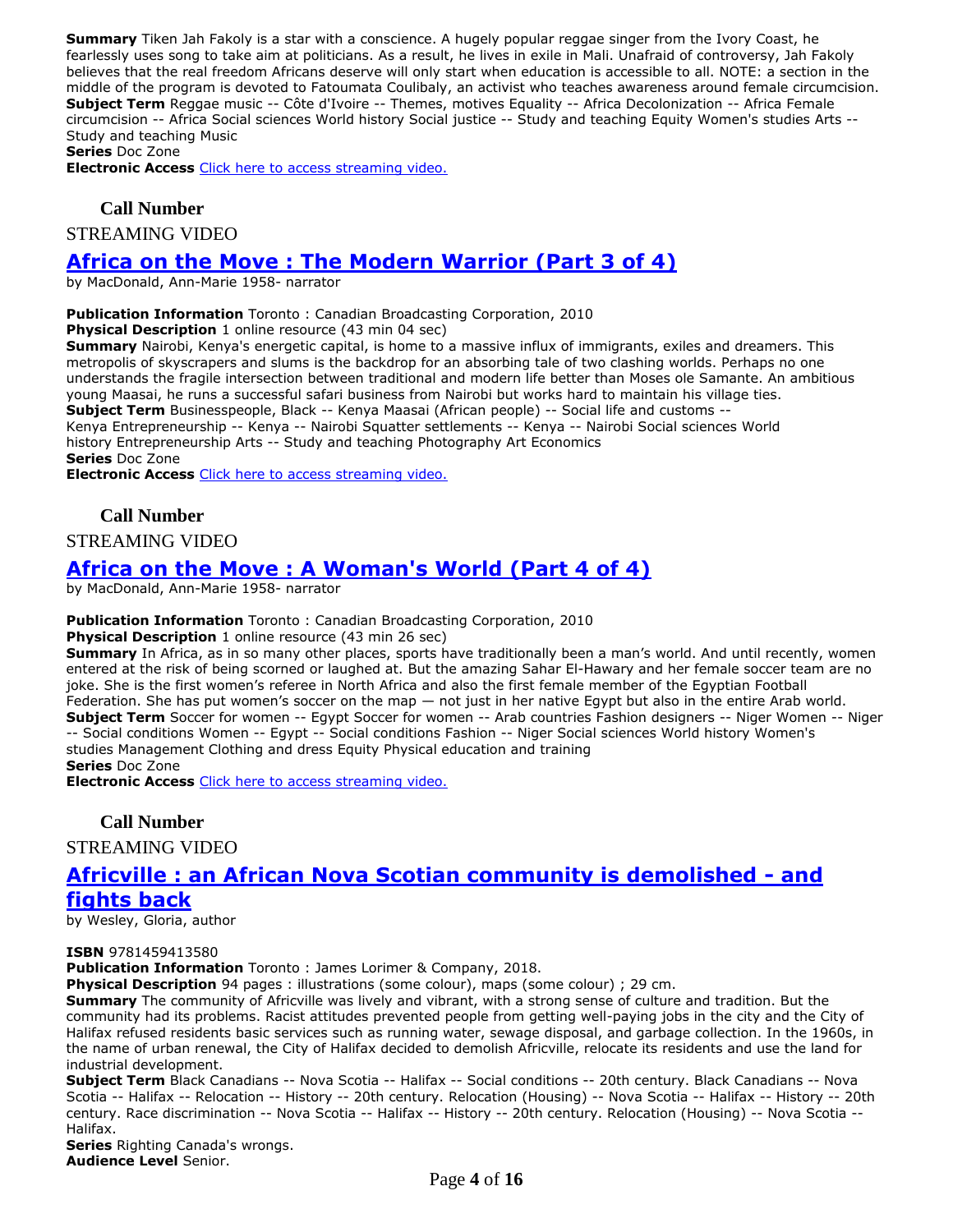**Call Number**

971.6 WES

## **[Between the world and](https://ug.ent.sirsidynix.net/client/en_CA/TJR/search/detailnonmodal/ent:$002f$002fSD_ILS$002f0$002fSD_ILS:324335/email?) me (novel set)**

by Coates, Ta-Nehisi, author.

#### **ISBN** 9780812993547

**Publication Information** New York : Spiegel & Grau, [2015] ©2015

**Physical Description** 10 copies in a bin.

**Summary** Coates takes readers along on his journey through America's history of race and its contemporary resonances through a series of awakenings that include a trip to a Civil War battlefield, a journey to Chicago's South Side to visit aging survivors of 20th century America's 'long war on black people,' or a visit with the mother of a beloved friend who was shot down by the police.

**Subject Term** Race discrimination -- United States. African Americans -- United States -- Social conditions. African Americans -- United States -- Public opinion. Whites -- United States -- Attitudes. **Audience Level** Senior.

**Call Number**

NS1245

#### **[Black experiences](https://ug.ent.sirsidynix.net/client/en_CA/TJR/search/detailnonmodal/ent:$002f$002fSD_ILS$002f0$002fSD_ILS:322017/email?dt=list)**

by Floresco, Aaron, director, producer, narrator, editor, screenwriter.

**Publication Information** [Winnipeg, Manitoba] : Past Perfect Productions, [2017] Orangeville, ON : McIntyre Media. ©2017

**Physical Description** 1 online resource (approximately 19 minutes) : digital, sound, color.

**Summary** From enslaved people during the eras of New France and British North America, to the community of Africville in Nova Scotia, this program examines a variety of Black experiences from Canada's history. Learn about those seeking freedom from enslavement in the United States during the American Revolution and during the time of the Underground Railroad. Also, the experiences of African-American migrants arriving in British Columbia during the 1850s and those journeying to the Canadian Prairies in the early 1900s are outlined.

**Subject Term** Blacks -- Canada -- History. Slavery -- Canada -- History. Black loyalists -- Canada Slaves -- Emancipation -- Canada. Underground Railroad.

**Series** Journeys to Canada

**Audience Level** Junior, Intermediate, Senior.

**Electronic Access** [Click here to access Black experiences.](https://learn360.infobase.com/p_ViewVideo.aspx?customID=52222)

#### **Call Number**

STREAMING VIDEO

### **[Black history](https://ug.ent.sirsidynix.net/client/en_CA/TJR/search/detailnonmodal/ent:$002f$002fSD_ILS$002f0$002fSD_ILS:279088/email?)**

by Meredith, Don, panelist.

**Publication Information** [Toronto, Ontario] : CTV, [2013] Orangeville, ON : McIntyre Media. ©2013 **Physical Description** 1 online resource (17 min.) : digital, sound, colour.

**Summary** "A panel of Black leaders discuss the role and history of the black community in Canada. The panel includes Don Meredith, Conservative Party of Canada; Michael "Pinball" Clemons, Vice Chair, Toronto Argonauts; Kwesi Johnson, Youth Outreach Worker; and Delvina Bernard, Executive Director, Council on African Canadian Education. The introductory segment takes a brief look at the history of blacks in Canada with reference to Mathieu de Costa, the first recorded black person in Canada and the story of Viola Desmond of Nova Scotia who was one of the first to raise awareness about the reality of Canadian segregation."--Container.

**Subject Term** Blacks -- Canada. Blacks -- Canada -- History. Blacks -- Canada -- Biography. **Series** See! Hear! Experience! Canada A.M. See! Hear! Experience.

**Audience Level** Senior.

**Electronic Access** [Click here to access Black history.](http://www.learn360.com/ShowVideo.aspx?ID=1127076)

**Call Number**

STREAMING VIDEO

## **Black Lives Matter : [Activism in the Face of Racism in the U.S.. October](https://ug.ent.sirsidynix.net/client/en_CA/TJR/search/detailnonmodal/ent:$002f$002fSD_ILS$002f0$002fSD_ILS:313013/email?dt=list)  [2016](https://ug.ent.sirsidynix.net/client/en_CA/TJR/search/detailnonmodal/ent:$002f$002fSD_ILS$002f0$002fSD_ILS:313013/email?dt=list)**

by Serapio, Michael host

Page **5** of **16 Publication Information** Toronto : Canadian Broadcasting Corporation, 2016 **Physical Description** 1 online resource (21 min 18 sec) **Summary** The Black Lives Matter (BLM) movement was formed in 2013 to bring attention to the plight of black people in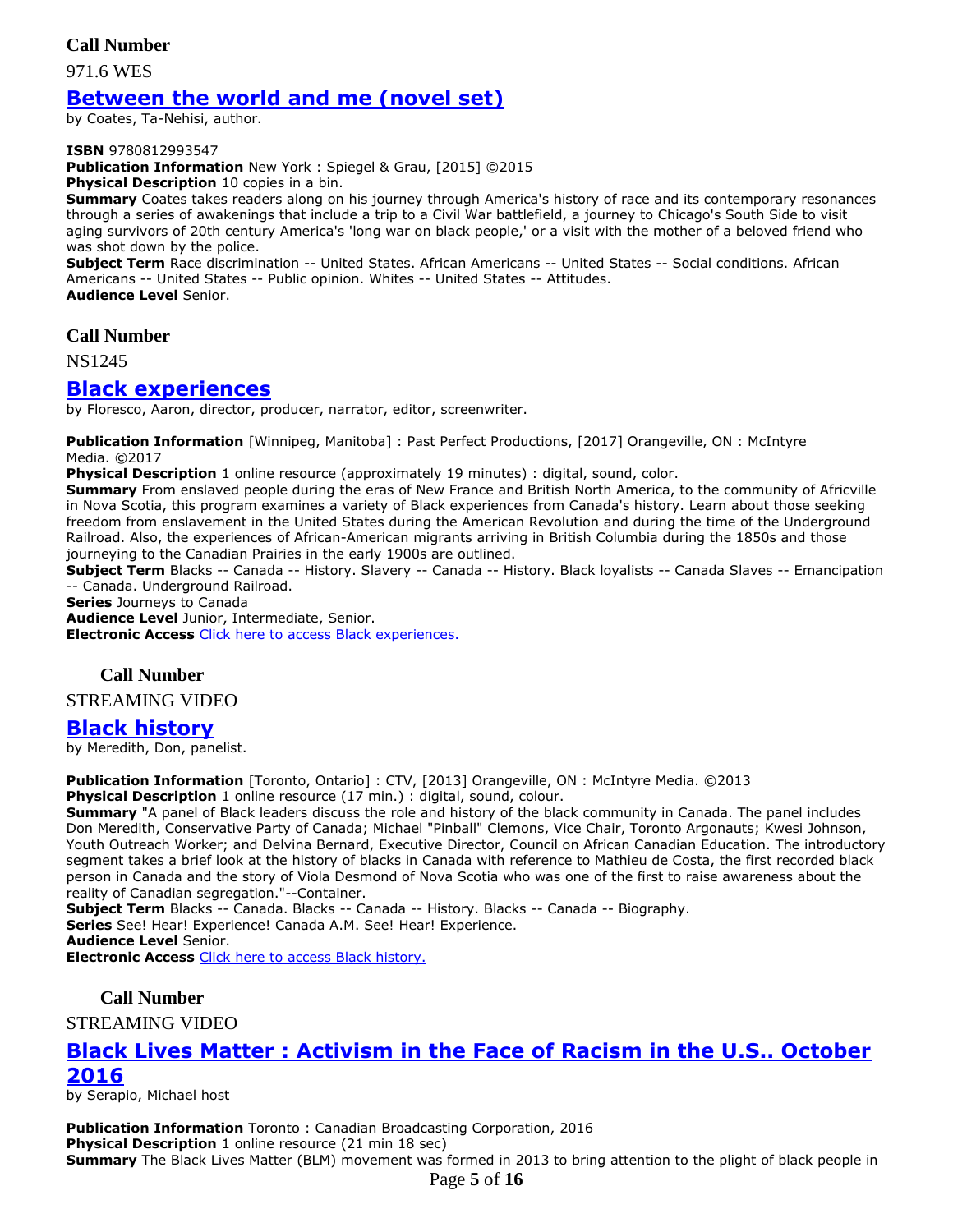America and to campaign against violence and systemic racism. African-Americans are five times more likely to be killed by police than white men in the U.S. The summer of 2016 saw still more black men shot by police. Activists responded with marches and protests that have been very effective in getting public attention. But amidst these accomplishments there has also been backlash, with some suggesting BLM protest tactics may hurt more than help their cause. Warning: This program contains disturbing images and subject matter. Viewer discretion is advised.

**Subject Term** Black lives matter movement Social movements -- United States Racism -- United States Race discrimination -- United States Racial profiling in law enforcement -- United States Police misconduct -- United States Police brutality -- United States Police-community relations -- United States African Americans -- Social conditions Social sciences Social justice -- Study and teaching Civics -- Study and teaching World history Political science Law -- Study and teaching

**Series** News in Review

**Electronic Access** [Click here to access streaming video.](http://curio.ca/en/video/black-lives-matter-activism-in-the-face-of-racism-in-the-us-10914/)

#### **Call Number**

STREAMING VIDEO

### **[Black Lives Matter : The Disruptors](https://ug.ent.sirsidynix.net/client/en_CA/TJR/search/detailnonmodal/ent:$002f$002fSD_ILS$002f0$002fSD_ILS:307133/email?)**

by Kelley, Mark journalist

#### **Publication Information** Toronto : Canadian Broadcasting Corporation, 2017

**Physical Description** 1 online resource (45 min 01 sec)

**Summary** It grew in just a couple of years from a hashtag to a powerful movement that has taken on police shootings of black people and is defiantly challenging the political establishment. Black Lives Matter (BLM) now has over 40 chapters in the United States and Canada. The Fifth Estate takes you inside the movement with the people who helped build it. Janaya Khan, the Toronto activist who has become its international ambassador, and Khan's partner Patrisse Cullors – the co-founder of BLM – share their history and insights into the movement as it faces its toughest test in the face of a new Trump administration. Former members of the Black Panther Party also reflect on how they see today's movement in light of their battles in the 1960s.

**Subject Term** Black lives matter movement African Americans -- Social conditions Racism -- United States Racial profiling in law enforcement -- United States Social movements -- United States Police brutality -- United States Police misconduct -- United States Race discrimination -- United States Black Canadians -- Social conditions Racism -- Canada Racial profiling in law enforcement -- Canada Social movements -- Canada Police brutality -- Canada Police misconduct -- Canada Race discrimination -- Canada Social sciences Social justice -- Study and teaching Civics -- Study and teaching Political science Law -- Study and teaching

**Series** The Fifth Estate

**Electronic Access** [Click here to access streaming video.](http://curio.ca/en/video/black-lives-matter-the-disruptors-15611/)

#### **Call Number**

STREAMING VIDEO

### **[Black women who dared](https://ug.ent.sirsidynix.net/client/en_CA/TJR/search/detailnonmodal/ent:$002f$002fSD_ILS$002f0$002fSD_ILS:323247/email?)**

by Moyer, Naomi M., 1977-

#### **ISBN** 9781772600711

**Publication Information** Toronto, Ontario, Canada : Second Story Press, [2018] ©2018

**Physical Description** 23 pages : illustrations (chiefly color) ; 29 cm

**Summary** Short biographies of ten Black women from Canada and the United States, ranging from 1793 to the present. Anti-slavery activists, business women, community organizers, and educators; they were, and are, leaders committed to uplifting their communities.

**Subject Term** Women, Black -- Biography. Women, Black -- Canada -- Biography. African American women -- Biography. **Audience Level** Junior, Intermediate.

#### **Call Number**

305.48 MOY

#### **[Deeply Rooted](https://ug.ent.sirsidynix.net/client/en_CA/TJR/search/detailnonmodal/ent:$002f$002fSD_ILS$002f0$002fSD_ILS:307681/email?dt=list)**

by Cazhhmere director

**Publication Information** Toronto : Canadian Broadcasting Corporation, 2016

**Physical Description** 1 online resource (23 min 09 sec) **Summary** Filmmaker Cazhhmere is a seventh-generation black Canadian. Despite this deep history, she's constantly asked to explain where she's from — even though the answer is always "Canada." Cazhhmere is a proud Canadian. Her ancestors were among the first black settlers to come to Canada — her family has spent hundreds of years weaving itself into the fabric of our nation. Despite this deep history, Cazhhmere is constantly questioned about where she is originally from. In Deeply Rooted, Cazhhmere will change your perception of what a multi-generational Canadian family looks like. In a country that is widely known for being a "global melting pot," our nation can easily forget that not every person of colour is a newcomer to Canada.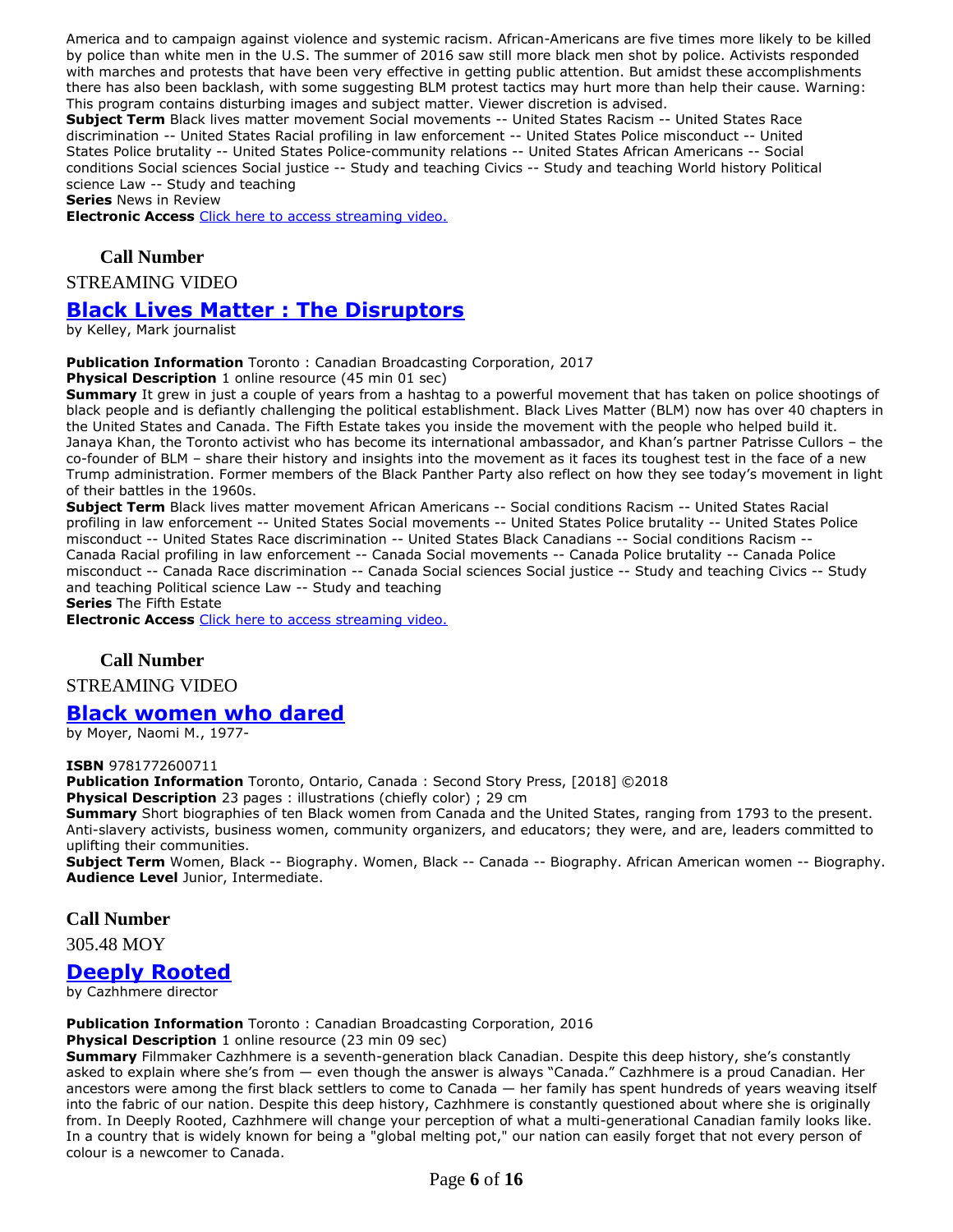**Subject Term** Black Canadians -- History Black Canadians -- Nova Scotia -- History Social sciences Equity Social justice - - Study and teaching **Series** CBC Short Docs **Electronic Access** [Click here to access streaming video.](http://curio.ca/en/video/deeply-rooted-14746/)

**Call Number**

STREAMING VIDEO

## **[Équité et éducation inclusive. L'histoire des Noires.](https://ug.ent.sirsidynix.net/client/en_CA/TJR/search/detailnonmodal/ent:$002f$002fSD_ILS$002f0$002fSD_ILS:301533/email?qu=fr253&d=ent%3A%2F%2FSD_ILS%2F0%2FSD_ILS%3A301533%7E%7E0&te=ILS&lm=MCKITS)**

by Contient (œuvre): Rappaport, Doreen, auteur. Abraham Lincoln : l'homme qui a aboli l'esclavage aux États-Unis.

**ISBN** 9791090090668 9782355044052 9791090090194 9781443149112 9781443195980

**Publication Information** [Place of publication not identified] : [publisher not identified], [2017]

**Physical Description** 5 books in a bin.

**Summary** Collection de livres d'images sur équité et inclusion portant sur l'histoire des Noires.

**Subject Term** Hommes politiques -- tats-Unis -- Biographies. Noirs américains. Noirs canadiens -- Nouvelle-Écosse -- Biographies. Noirs -- Histoire. Droits de l'homme -- Canada -- Histoire. Esclavage -- tats-Unis -- Histoire. Noirs dans les arts du spectacle -- France -- Biographies. Musiciens de jazz -- Canada -- Biographies. Equity -- Fiction. **Audience Level** Professional. Primary.

#### **Call Number**

FR253

## **[Equity and inclusive education. Diversity.](https://ug.ent.sirsidynix.net/client/en_CA/TJR/search/detailnonmodal/ent:$002f$002fSD_ILS$002f0$002fSD_ILS:290194/email?)**

by Bergeron, Alain M., 1957- Fabuleuse saison d'Abby Hoffman.

**ISBN** 9781927583470 9780316074025 9780399252518 9781554987079 9781897187500 9781926920337 97808899545 19 9781443139120 9781926920917 9781926920818

**Physical Description** 10 titles in a bin.

**Summary** A selection of books on diversity.

**Subject Term** Women hockey players -- Canada -- Fiction Women hockey players -- Canada -- History Hockey for children -- Fiction Hockey -- Fiction Sex role -- Fictioon Orphanages -- Fiction Orphans -- Fiction Grief -- Fiction African Americans -- Fiction Authors, American -- 20th century -- Biography -- Poetry African American women authors -- Biography -- Poetry Cats -- Fiction Reincarnation -- Fiction Soldiers -- Fiction Boys -- Palestine -- Fiction Teenage girls -- Fiction Forced migration\$zUganda\$vFiction Ethnic relations -- Fiction Refugees -- Fiction Refugee children -- Sudan -- Fiction Families -- Fiction Children with disabilities -- Canada Children with disabilities -- Education -- Canada Inclusive education -- Canada Mainstreaming in education -- Canada Blacks -- Canada Irish\$zCanada -- Fiction Post-traumatic stress disorder -- Fiction Freedmen -- Fiction East Indians \$zUganda \$vFiction. Immigrants -- Fiction Sociology Veterans --Fiction Multiculturalism Adoptees -- Fiction Theft -- Fiction Kung fu -- Fiction Brothers and sisters -- Fiction Children -- Death -- Fiction

**Audience Level** Intermediate, Senior.

#### **Call Number**

LIT059

### **[Honouring Lincoln Alexander](https://ug.ent.sirsidynix.net/client/en_CA/TJR/search/detailnonmodal/ent:$002f$002fSD_ILS$002f0$002fSD_ILS:310006/email?dt=list)**

by Alexander, Lincoln M. (Lincoln MacCauley) 1922-2012 subject

#### **Publication Information** Toronto : Canadian Broadcasting Corporation, 2013

**Physical Description** 1 online resource (03 min 04 sec)

**Summary** The CBC's Asha Tomlinson visits Lord Dufferin Public School, which as part of Black History Month is remembering and honouring Lincoln Alexander — Canada's first black Member of Parliament, the country's first black federal cabinet minister and Ontario's first black Lieutenant Governor. This story also features Dr. George Elliott Clarke, a professor and writer from Toronto, who discusses the many voices, languages and cultures that are part of the black Canadian experience and political landscape.

**Subject Term** Lieutenant governors -- Ontario Politicians -- Ontario Legislators -- Canada Black Canadians -- Ontario Social sciences Political science Civics -- Study and teaching Equity

**Series** CBC News Now

**Electronic Access** [Click here to access streaming video.](http://curio.ca/en/video/honouring-lincoln-alexander-3387/)

## **Call Number**

STREAMING VIDEO

## **[How Much Do You Know about Black History in Canada?](https://ug.ent.sirsidynix.net/client/en_CA/TJR/search/detailnonmodal/ent:$002f$002fSD_ILS$002f0$002fSD_ILS:307135/email?dt=list)**

by Parris, Amanda journalist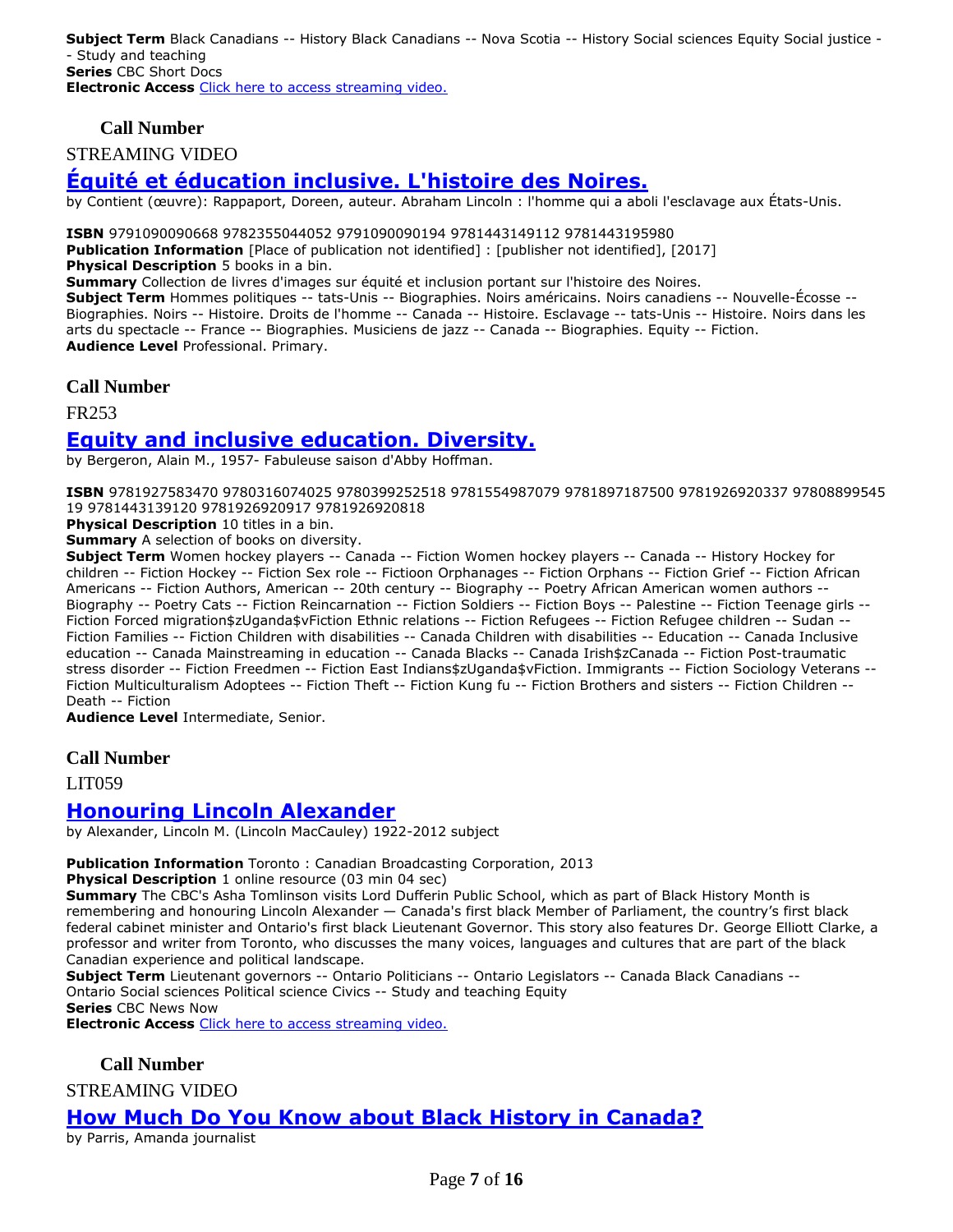**Publication Information** Toronto : Canadian Broadcasting Corporation, 2017

**Physical Description** 1 online resource (50 min 18 sec)

**Summary** How much do we know about black history in Canada? Who were the key figures? What do we lose when we don't include black stories in our history? Moderated by Amanda Parris, host of Exhibitionists on CBC Arts, the panel includes: Nikki Clarke, Ontario Black History Society; Afua Cooper, Dalhousie University; Andrea Davis, York University; and Karen Flynn, University of Illinois, Urbana-Champaign.

**Subject Term** Black Canadians -- History Black Canadians -- Study and teaching Race discrimination -- Canada -- History Civil rights -- Canada -- History Social sciences Equity Social justice -- Study and teaching Education **Series** Canadian History: A Conversation

**Electronic Access** [Click here to access streaming video.](http://curio.ca/en/video/how-much-do-you-know-about-black-history-in-canada-15292/)

#### **Call Number**

STREAMING VIDEO

## **[How Much Do You Know about the Roles Women Played in Canadian](https://ug.ent.sirsidynix.net/client/en_CA/TJR/search/detailnonmodal/ent:$002f$002fSD_ILS$002f0$002fSD_ILS:307166/email?dt=list)  [History?](https://ug.ent.sirsidynix.net/client/en_CA/TJR/search/detailnonmodal/ent:$002f$002fSD_ILS$002f0$002fSD_ILS:307166/email?dt=list)**

by Taruc, Marivel journalist

**Publication Information** Toronto : Canadian Broadcasting Corporation, 2017

**Physical Description** 1 online resource (40 min 41 sec)

**Summary** Who were the key women in Canadian history? How well do we know their stories? Moderated by Marivel Taruc, host of CBC's Our Toronto, the panel includes: Pamela Sugiman, Ryerson University; Funke Aladejebi, York University; and Tarah Brookfield, Wilfrid Laurier University.

**Subject Term** Women -- History -- Study and teaching -- Canada Women -- Canada -- History Minority women -- Canada -- History Black Canadian women -- History Sex discrimination against women -- Canada -- History Race discrimination -- Canada -- History Leadership Social sciences Women's studies Gender studies Education Equity **Series** Canadian History: A Conversation

**Electronic Access** [Click here to access streaming video.](http://curio.ca/en/video/how-much-do-you-know-about-the-roles-women-played-in-canadian-history-15291/)

#### **Call Number**

STREAMING VIDEO

## **[How Tolerant Are Canadians?. May 2010](https://ug.ent.sirsidynix.net/client/en_CA/TJR/search/detailnonmodal/ent:$002f$002fSD_ILS$002f0$002fSD_ILS:313581/email?dt=list)**

by Robinson, Carla host

**Publication Information** Toronto : Canadian Broadcasting Corporation, 2010

**Physical Description** 1 online resource (15 min 41 sec)

**Summary** Canada is a multicultural country where people of many races and backgrounds live in harmony together. Most of us are proud of our diversity, and like to think we live in a country where prejudice isn't a problem. But how tolerant are we? In this News in Review story we'll look at how a racist incident shocked a community. We'll ask pollsters and ordinary Canadians whether we should be doing more to fight intolerance.

**Subject Term** Racism -- Nova Scotia Race discrimination -- Nova Scotia Black Canadians -- Nova Scotia -- History Black Canadians -- History Race discrimination -- Canada Racism -- Canada Multiculturalism -- Canada Social sciences Social justice -- Study and teaching Civics -- Study and teaching Political science **Series** News in Review

**Electronic Access** [Click here to access streaming video.](http://curio.ca/en/video/how-tolerant-are-canadians-1828/)

#### **Call Number**

STREAMING VIDEO

#### **[Juneteenth](https://ug.ent.sirsidynix.net/client/en_CA/TJR/search/detailnonmodal/ent:$002f$002fSD_ILS$002f0$002fSD_ILS:230149/email?)**

by Peppas, Lynn.

**ISBN** 9780778749356 9780778749288

**Publication Information** St. Catharines, ON ; Crabtree Pub. Co., c2011.

Physical Description 32 p. : ill. (chiefly col.), col. map ; 29 cm.

**Summary** Introduces the history of Juneteenth and describes how it is observed throughout the United States. Every year on June 19th, people of all backgrounds celebrate the day that African Americans were freed from slavery in the United States. The occasion is marked by picnics and even rodeos that celebrate famous black cowboys! Learn about the history of the Civil War and the law that freed the slaves.

**Subject Term** Juneteenth. Slaves -- Emancipation -- Texas. African Americans -- Texas -- Galveston -- History. African Americans -- Anniversaries, etc. African Americans -- Social life and customs. Slaves -- Emancipation -- United States. Slaves -- Emancipation. African Americans -- History.

**Series** Celebrations in my world

**Series Title** Celebrations in my world **Audience Level** Primary, Junior.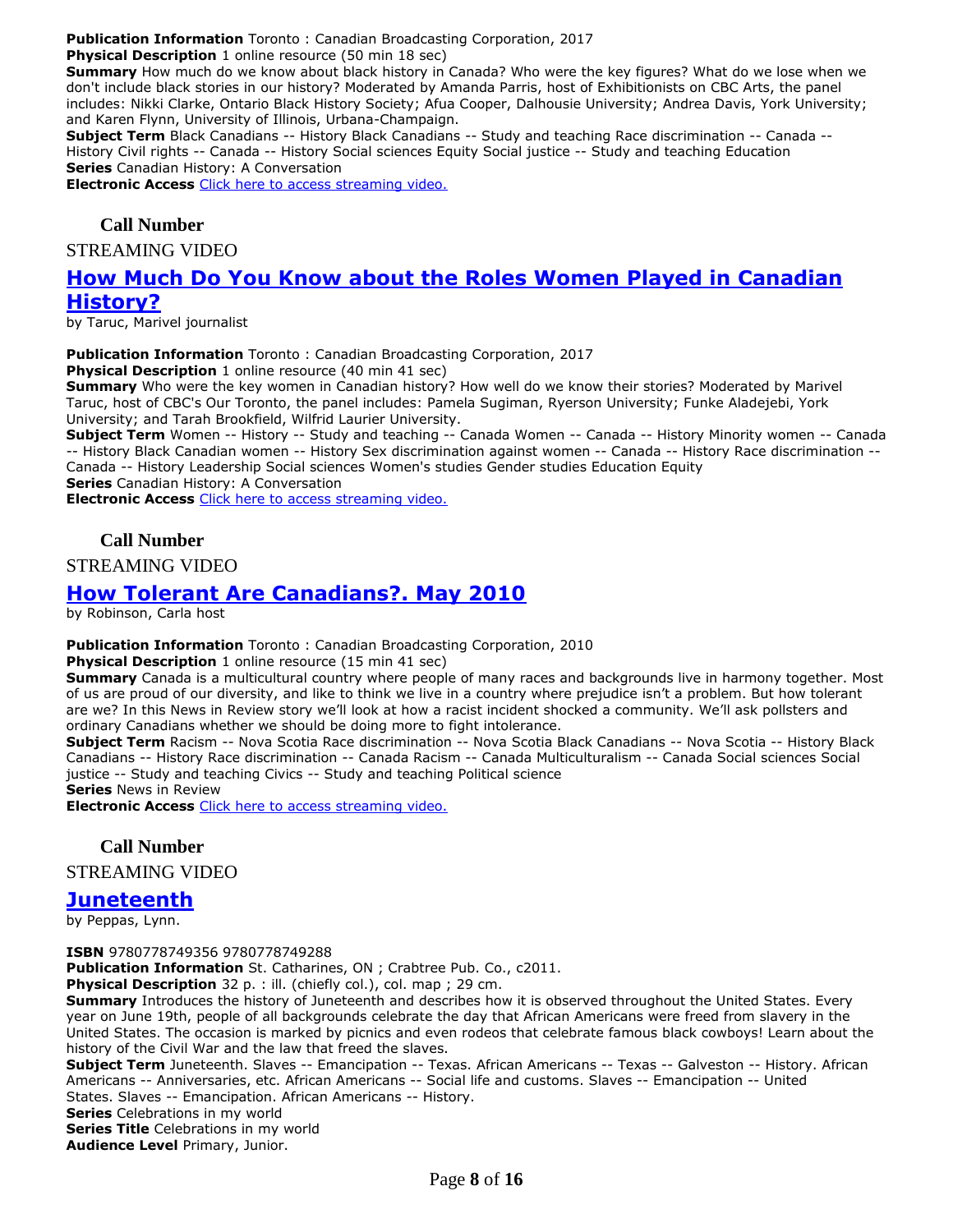#### **Call Number**

394.263 PEP

## **[Little leaders : bold women in black history](https://ug.ent.sirsidynix.net/client/en_CA/TJR/search/detailnonmodal/ent:$002f$002fSD_ILS$002f0$002fSD_ILS:316177/email?)**

by Harrison, Vashti, author, illustrator.

**ISBN** 9780316475112 9780316418560 **Publication Information** New York : Little, Brown and Company, [2017] ©2017 **Physical Description** 87 pages : colour illustrations ; 23 cm **Summary** Based on her popular Instagram posts, debut author/illustrator Vashti Harrison shares the stories of 40 bold African American women who shaped history. **Subject Term** African American women -- Biography. African Americans -- Biography. African Americans -- History -- Anecdotes. Heroes -- United States -- Biography. **Audience Level** Junior, Intermediate.

#### **Call Number**

920.72 HAR

## **[New Identity \(1946-1970\)](https://ug.ent.sirsidynix.net/client/en_CA/TJR/search/detailnonmodal/ent:$002f$002fSD_ILS$002f0$002fSD_ILS:307163/email?dt=list)**

by Elwood, Tara producer

**Publication Information** Toronto : Canadian Broadcasting Corporation, 2017

**Physical Description** 1 online resource (44 min 16 sec)

**Summary** Canada experiences a boom time after the war, but not all are happy with the status quo. They seek to reshape the country and challenge dark legacies of injustice. The circle of Confederation grows and Canada emerges as a complex and cosmopolitan nation on the world stage. Features stories/events include: Newfoundland joins Confederation, Viola Desmond and civil rights in Canada, residential schools and the fight over Blue Quills, the Richard Riots, the (not so) Quiet Revolution. Important note for teachers: This series is intended to be used in conjunction with the Canada: The Story of Us teacher guide that includes activities and primers expanding on themes raised in the series. **Subject Term** Race discrimination -- Nova Scotia -- History Civil rights -- Nova Scotia -- History Civil rights -- Canada -- History Segregation -- Nova Scotia -- History Black Canadians -- History Indigenous peoples -- Canada -- Residential schools Indigenous children -- Crime against -- Canada Indigenous peoples -- Canada -- History Indigenous children -- Canada -- History Hockey -- Social aspects -- Québec (Province) Nationalism -- Québec (Province) -- History Terrorism -- Québec (Province) -- History Social sciences Political science Indigenous peoples -- Study and teaching -- Canada Equity Social justice -- Study and teaching Women's studies **Series** Canada: The Story of Us

**Electronic Access** [Click here to access streaming video.](http://curio.ca/en/video/new-identity-1946-1970-15268/)

#### **Call Number**

STREAMING VIDEO

#### **[Not my idea : a book about whiteness](https://ug.ent.sirsidynix.net/client/en_CA/TJR/search/detailnonmodal/ent:$002f$002fSD_ILS$002f0$002fSD_ILS:324422/email?)**

by Higginbotham, Anastasia, author, illustrator.

#### **ISBN** 9781948340007

**Publication Information** New York : Dottir Press, [2018] ©2018

**Physical Description** 64 pages : color illustrations ; 23 cm.

Summary A white child sees a TV news report of a white police officer shooting and killing a black man. "In our family, we don't see color," his mother says, but he sees the colors plain enough. An afternoon in the library's history stacks uncover the truth of white supremacy in America. Racism was not his idea and he refuses to defend it. **Subject Term** Whites -- Race identity. Racism. Racism -- United States. Racism -- United States -- History. Civil rights movements -- United States. African Americans -- Social conditions. White supremacy movements -- United States. Denial (Psychology) -- United States. Prejudices. **Series** Ordinary terrible things Ordinary terrible things.

**Audience Level** Professional. Junior.

#### **Call Number**

305.8 HIG

### **[Only in Canada : Rocky Jones](https://ug.ent.sirsidynix.net/client/en_CA/TJR/search/detailnonmodal/ent:$002f$002fSD_ILS$002f0$002fSD_ILS:309981/email?dt=list)**

by Murphy, Tom journalist

**Publication Information** Toronto : Canadian Broadcasting Corporation, 2013 **Physical Description** 1 online resource (02 min 30 sec) **Summary** The National's popular Only in Canada segment puts the spotlight on Burnley Allan "Rocky" Jones, a man remembered for his unflinching dedication to civil and human rights in Nova Scotia. Considered a revolutionary by some,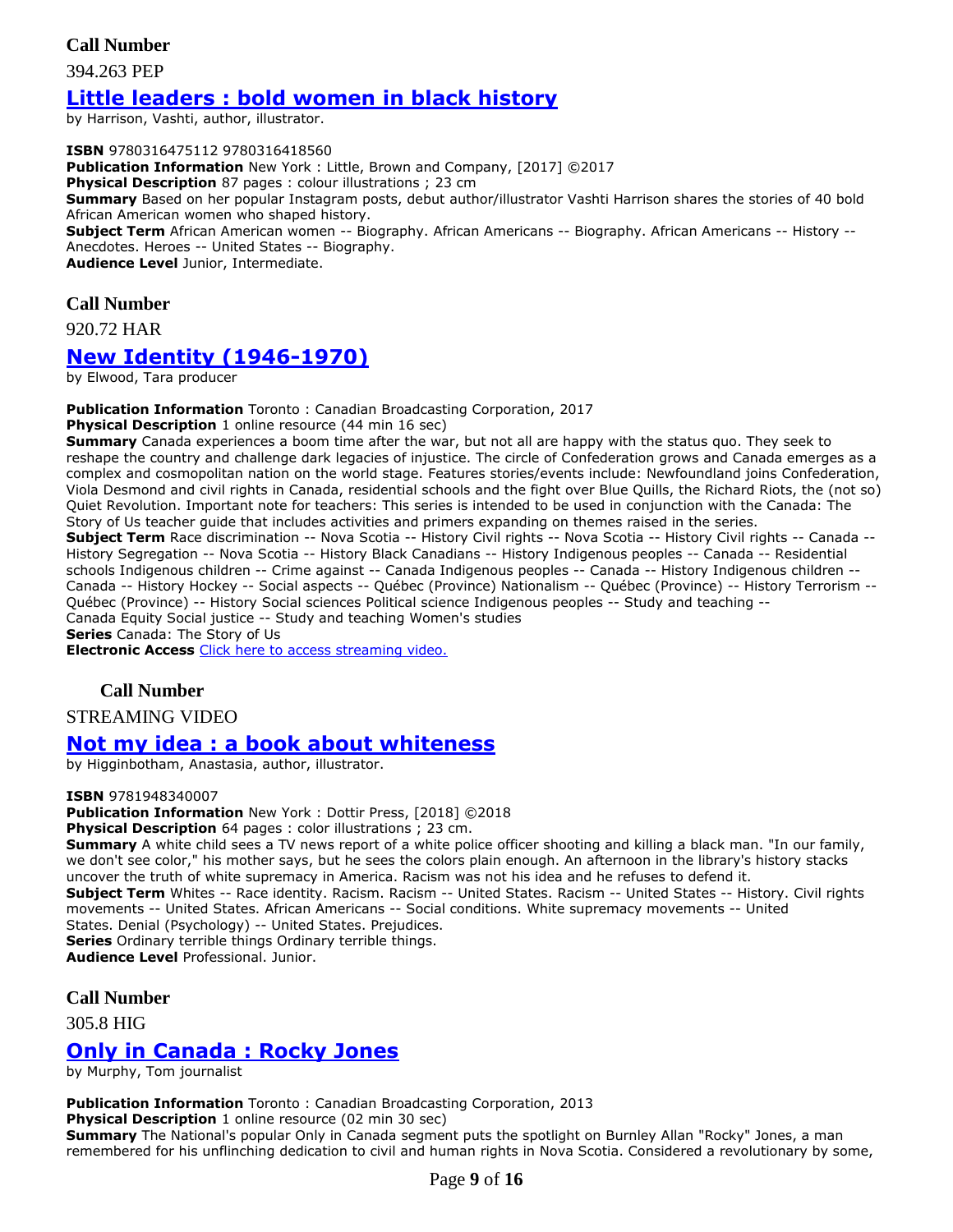Jones had connections with the Black Panther Party and was a founding member of the Black United Front in Nova Scotia. A prominent Halifax lawyer, he was lauded for his advocacy on behalf of black and aboriginal Nova Scotians. Among the many causes he championed, he fought racism in the justice system and took a lead role in the creation of an education program for blacks and Mi'kmaq people at the Dalhousie Law School.

**Subject Term** Black Canadians -- Nova Scotia -- History Racism -- Nova Scotia -- History Black Canadians -- History Social sciences Political science Civics -- Study and teaching

**Series** The National

**Electronic Access** [Click here to access streaming video.](http://curio.ca/en/video/only-in-canada-rocky-jones-3388/)

#### **Call Number**

STREAMING VIDEO

## **[Pinball : the making of a Canadian hero](https://ug.ent.sirsidynix.net/client/en_CA/TJR/search/detailnonmodal/ent:$002f$002fSD_ILS$002f0$002fSD_ILS:182631/email?)**

by Lefko, Perry.

#### **ISBN** 9780470839096

**Publication Information** Mississauga, ON : John Wiley & Sons, 2006, c2005.

**Physical Description** xii, 323 p., [16] p. of plates : col. ill. ; 23 cm.

**Summary** Focuses on the life and achievements of Mike Clemons and his special qualities that made him an enduring Canadian personality, well known beyond the city of Toronto where he became the most popular athlete. Describes his tremendous natural leadership skills and important inspirational messages.

**Subject Term** Football players -- Canada -- Biography. Athletes, Black -- Canada -- Biography. **Audience Level** Intermediate, Senior.

#### **Call Number**

796.335 CLE LEF

### **[Prairie Dream](https://ug.ent.sirsidynix.net/client/en_CA/TJR/search/detailnonmodal/ent:$002f$002fSD_ILS$002f0$002fSD_ILS:312360/email?dt=list)**

by Stewart, Brian 1942- host

#### **Publication Information** Toronto : Canadian Broadcasting Corporation, 2000

**Physical Description** 1 online resource (12 min 07 sec)

**Summary** The Canadian Prairies at the beginning of the 1900s were bustling with the anticipation of new settlers, and hundreds of newly freed slaves in Oklahoma joined the migration. They came to this country expecting freedom to pursue a life of happiness. They built lives, homes and communities, but they also found discrimination. Lee Williams, as chairman of the railway porters' union, worked to eliminate job discrimination on the railways. In 1966, a new collective agreement resulted in equal job rights for black and white railway workers across the country. The effects of Lee Williams' actions would soon be felt by a whole new generation of black immigrants in the Prairies. In this story, CBC reporter Sandra Batson takes a look at the history of African Americans who came to the Canadian Prairies, and the discrimination they confronted in search of a better life.

**Subject Term** Black Canadians -- Canada, Western -- History Porters -- Canada, Western Racism -- Canada Race discrimination -- Canada Social sciences Equity Social justice -- Study and teaching

**Series** The National

**Electronic Access** [Click here to access streaming video.](http://curio.ca/en/video/prairie-dream-643/)

**Call Number**

STREAMING VIDEO

### **[Racism : Then and Now. October 2001](https://ug.ent.sirsidynix.net/client/en_CA/TJR/search/detailnonmodal/ent:$002f$002fSD_ILS$002f0$002fSD_ILS:314064/email?dt=list)**

by Nash, Knowlton host

**Publication Information** Toronto : Canadian Broadcasting Corporation, 2001

**Physical Description** 1 online resource (13 min 13 sec)

**Summary** This report examines the UN conference on racism and xenophobia, held in Durban, South Africa, that was marred by controversy and discord over such issues as reparations for slavery and the wording of a conference statement accusing Israel of apartheid-like behaviour. Bringing the issue closer to home, we also examine the black experience in Nova Scotia and recent calls there for measures to redress historic wrongs.

**Subject Term** Black Canadians -- History Race discrimination -- Canada Black Canadians -- Nova Scotia -- History Social sciences Equity Social justice -- Study and teaching

**Series** News in Review

**Electronic Access** [Click here to access streaming video.](http://curio.ca/en/video/racism-then-and-now-2161/)

**Call Number** STREAMING VIDEO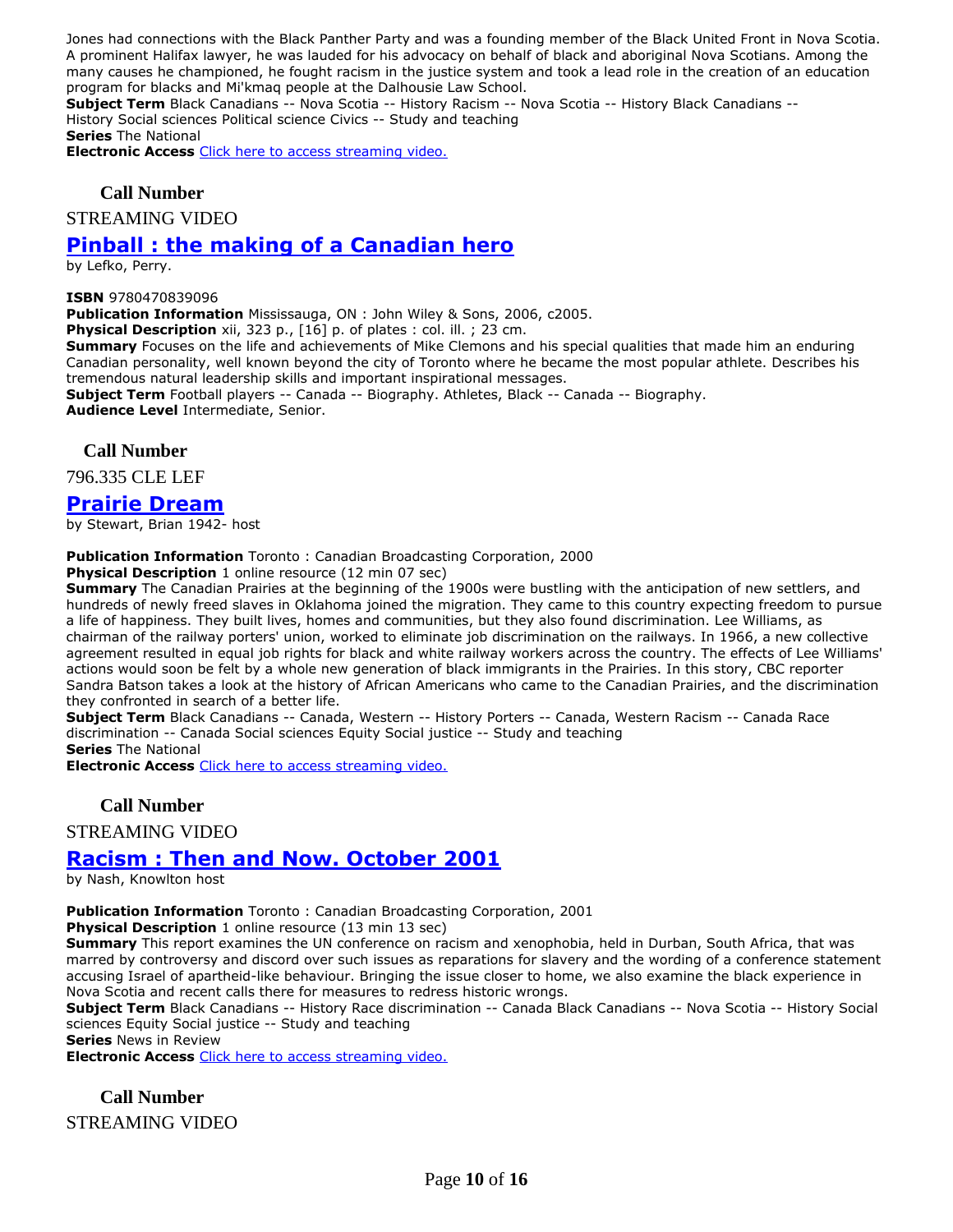## **[Rising above](https://ug.ent.sirsidynix.net/client/en_CA/TJR/search/detailnonmodal/ent:$002f$002fSD_ILS$002f0$002fSD_ILS:286347/email?dt=list)**

by CTV Television Network.

**Publication Information** Toronto, Ontario: CTV Television Network, 2014. Orangeville, ON : McIntyre Media, 2014 ©2014 CTV

**Physical Description** 1 online resource (21:42 minutes) : digital, sound, colour.

**Summary** Hard work and tremendous talent led to Canadian Anthony Bennett being selected as the NBA's number one draft pick, the first time ever for a Canadian. He spent the first 10 years of his life in Toronto's Jane and Finch area. Now, Anthony Bennett returns a neighbourhood and national icon. Anthony Bennett, NBA's top draft pick, offers advice to students in old neighbourhood. When W5 asked Bennett if he felt the pressure, he shrugged his shoulders. "I'm just going to go out there and play hard," he said. "If I score no points, if I score 10, don't matter. I'm just going out there and give it my all."The Bennett story isn't quite a rags to riches cliché. His family never experienced profound poverty. But he has come a very, very long way from his beginnings. He grew up in a Toronto neighbourhood named after the nearest main intersection, Jane and Finch. Visitors there often comment on the highly developed sense of community, the spontaneous friendliness of residents. But it is difficult to argue with statistics. Among the many signs of what has been happening in basketball can be found in the NBA's history. In the nearly 70 years since it began, 23 Canadians have made it to the league. But nearly half of them are playing right now.

**Subject Term** Sports -- Biography Basketball -- Canada -- Biography Black -- History

**Series** W5 W-Five

**Audience Level** Intermediate, Senior.

**Electronic Access** [Click here to access Rising above.](http://www.learn360.com/ShowVideo.aspx?ID=1225836)

#### **Call Number**

STREAMING VIDEO

#### **[Sankofa Black heritage collection. Grade 4](https://ug.ent.sirsidynix.net/client/en_CA/TJR/search/detailnonmodal/ent:$002f$002fSD_ILS$002f0$002fSD_ILS:293597/email?dt=list)**

by Contains (work): Henry, Natasha. Firsts.

**ISBN** 9781770588257 9781770588233 9781770588264

**Publication Information** [Oakville, ON] : Rubicon, [2014, 2015] ©2014, 2015

**Physical Description** 3 volumes (48 pages each) : colour illustrations, colour maps ; 31 cm.

**Summary** A contemporary literacy resource designed to help promote understanding of the African Canadian narrative. Each book is written by an author of African descent and includes a variety of genres, including primary documents reader's theatre, biographies, essays, fiction, and poetry and features both historical and contemporary content, identifying past and present views of the African Canadian experience.

**Subject Term** Literacy programs. Black Canadians. Black Canadians -- History. Blacks -- Canada. Blacks -- Canada -- History.

**Series** Sankofa Black heritage collection Sankofa Black heritage collection. **Audience Level** Professional. Junior.

#### **Call Number**

305.896 SAN GR.4

#### **Sankofa [Black heritage collection. Grade 5](https://ug.ent.sirsidynix.net/client/en_CA/TJR/search/detailnonmodal/ent:$002f$002fSD_ILS$002f0$002fSD_ILS:293598/email?dt=list)**

by Henderson, Tom, editor.

**ISBN** 9781770588271 9781770588295 9781770589452

**Publication Information** [Oakville, ON] : Rubicon, [2014, 2015] ©2014, 2015

**Physical Description** 3 volumes (48 pages each) : colour illustrations, colour map ; 31 cm.

**Summary** A contemporary literacy resource designed to help promote understanding of the African Canadian narrative. Each book is written by an author of African descent and includes a variety of genres, including primary documents reader's theatre, biographies, essays, fiction, and poetry and features both historical and contemporary content, identifying past and present views of the African Canadian experience.

**Subject Term** Literacy programs. Black Canadians. Black Canadians -- History. Blacks -- Canada. Blacks -- Canada -- History.

**Series** Sankofa Black heritage collection Sankofa Black heritage collection. **Audience Level** Professional. Junior.

**Call Number**

305.896 SAN GR. 5

## **[Sankofa Black heritage collection. Grade 6](https://ug.ent.sirsidynix.net/client/en_CA/TJR/search/detailnonmodal/ent:$002f$002fSD_ILS$002f0$002fSD_ILS:293603/email?dt=list)**

by Henderson, Tom, editor.

**ISBN** 9781770588349 9781770589469 9781770588318 **Publication Information** [Oakville, ON] : Rubicon, [2014, 2015] ©2014, ©2015 **Physical Description** 3 volumes (48 pages each) : colour illustrations ; 31 cm.

Page **11** of **16**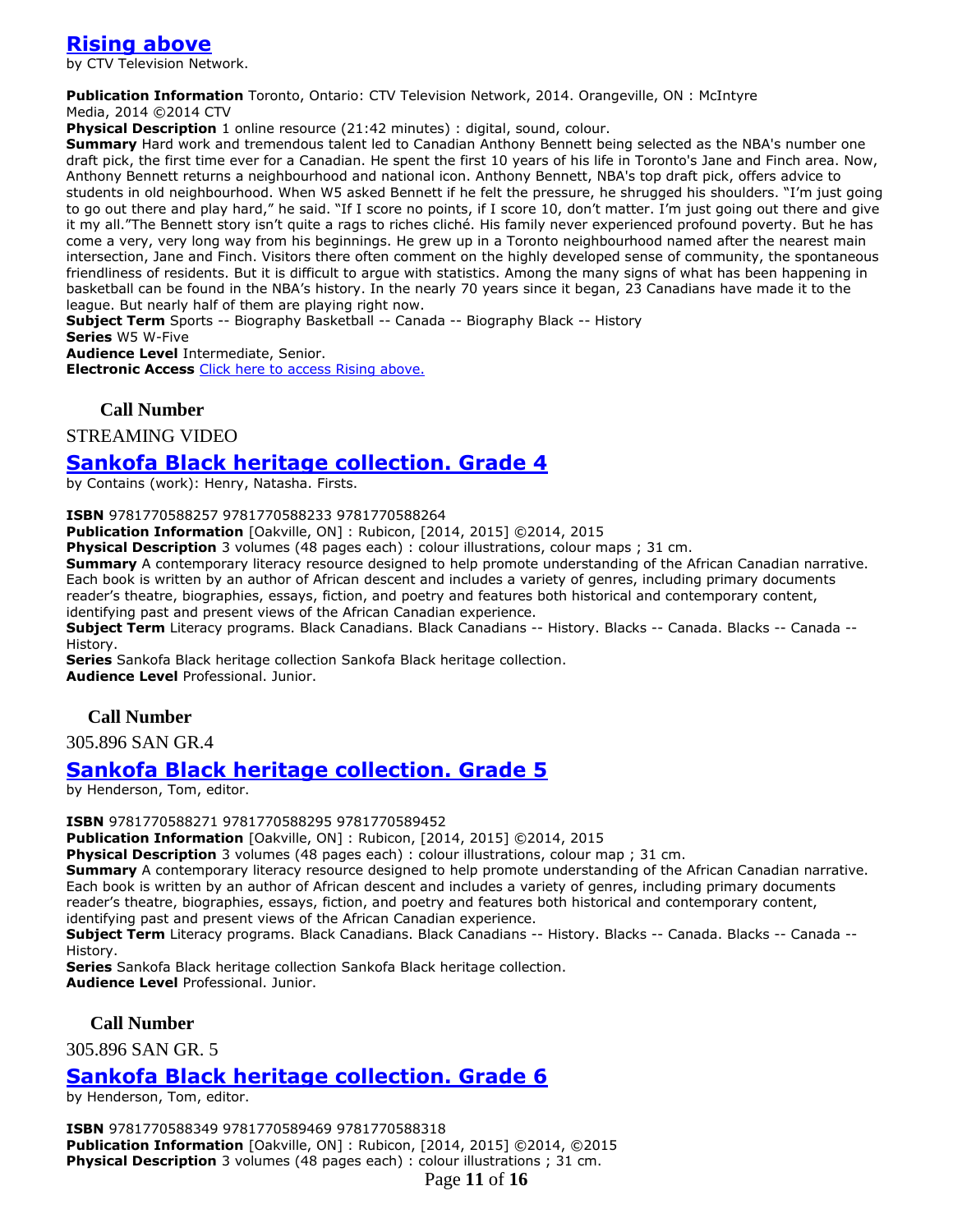**Summary** A contemporary literacy resource designed to help promote understanding of the African Canadian narrative. Each book is written by an author of African descent and includes a variety of genres, including primary documents reader's theatre, biographies, essays, fiction, and poetry and features both historical and contemporary content, identifying past and present views of the African Canadian experience.

**Subject Term** Literacy programs. Black Canadians. Black Canadians -- History. Blacks -- Canada. Blacks -- Canada -- History.

**Series** Sankofa Black heritage collection Sankofa Black heritage collection. **Audience Level** Professional. Junior.

#### **Call Number**

305.896 SAN GR. 6

## **[Sankofa Black heritage collection. Grade 7](https://ug.ent.sirsidynix.net/client/en_CA/TJR/search/detailnonmodal/ent:$002f$002fSD_ILS$002f0$002fSD_ILS:293558/email?dt=list)**

by Contains (work): Ricketts, Nicole. Hopes and dreams.

**ISBN** 9781770588332 9781770588301 9781770588325

**Publication Information** [Oakville, ON] : Rubicon, [2015] ©2015

**Physical Description** 3 volumes (48 pages each) : colour illustrations, colour maps ; 31 cm.

**Summary** A contemporary literacy resource designed to help promote understanding of the African Canadian narrative. Each book is written by an author of African descent and includes a variety of genres, including primary documents reader's theatre, biographies, essays, fiction, and poetry and features both historical and contemporary content, identifying past and present views of the African Canadian experience.

**Subject Term** Literacy programs. Black Canadians. Black Canadians -- History. Blacks -- Canada. Blacks -- Canada -- History.

**Series** Sankofa Black heritage collection Sankofa Black heritage collection. **Audience Level** Professional. Intermediate.

#### **Call Number**

305.896 SAN GR.7

## **[Sankofa Black heritage collection. Grade 8](https://ug.ent.sirsidynix.net/client/en_CA/TJR/search/detailnonmodal/ent:$002f$002fSD_ILS$002f0$002fSD_ILS:293599/email?dt=list)**

by Contains (work): Bailey, Lorraine. Business world.

**ISBN** 9781770589476 9781770588288 9781770588240

**Publication Information** [Oakville, ON] : Rubicon, [2015] ©2015

**Physical Description** 3 volumes (48 pages each) : colour illustrations, colour map ; 31 cm.

**Summary** A contemporary literacy resource designed to help promote understanding of the African Canadian narrative. Each book is written by an author of African descent and includes a variety of genres, including primary documents reader's theatre, biographies, essays, fiction, and poetry and features both historical and contemporary content, identifying past and present views of the African Canadian experience.

**Subject Term** Literacy programs. Black Canadians. Black Canadians -- History. Blacks -- Canada. Blacks -- Canada -- History.

**Series** Sankofa Black heritage collection Sankofa Black heritage collection. **Audience Level** Professional. Intermediate.

**Call Number**

305.896 SAN GR. 8

## **[The Black Canadians : their history and contributions](https://ug.ent.sirsidynix.net/client/en_CA/TJR/search/detailnonmodal/ent:$002f$002fSD_ILS$002f0$002fSD_ILS:29837/email?)**

by Carter, Velma, 1912-

**ISBN** 9781895073881 **Publication Information** Edmonton : Reidmore Books, 1993. **Physical Description** v, 82 p. : ill., ports., maps ; 29 cm. **Subject Term** Blacks -- Canada -- History Blacks -- Canada **Series** Multicultural Canada series **Series Title** Multicultural Canada series

#### **Call Number**

971.004 CAR

### **[The Black Panthers : vanguard of the revolution](https://ug.ent.sirsidynix.net/client/en_CA/TJR/search/detailnonmodal/ent:$002f$002fSD_ILS$002f0$002fSD_ILS:306849/email?dt=list)**

by Nelson, Stanley, 1955- screenwriter, film producer, film director.

**Publication Information** [New York, New York] : Firelight Films, Inc., [2016] Orangeville, ON : McIntyre Media. ©2015 **Physical Description** 1 online resource (183 min.) : digital, sound, colour + 1 guide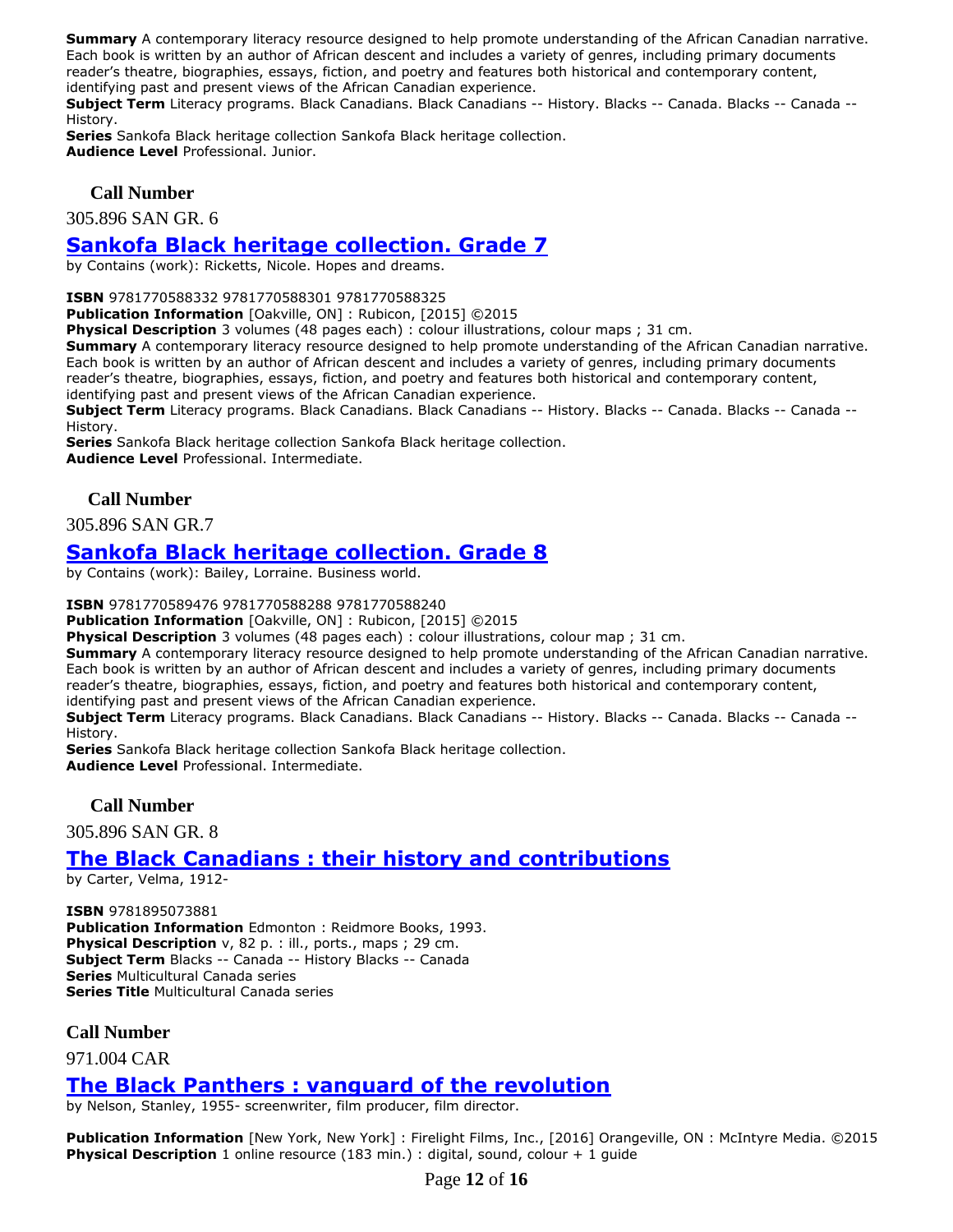**Summary** "The Black Panthers: Vanguard of the Revolution is the first feature length documentary to explore the Black Panther Party, its significance to the broader American culture, its cultural and political awakening for black people, and the painful lessons wrought when a movement derails."--Publisher.

**Subject Term** Black power -- United States -- History -- 20th century. Revolutionaries -- United States -- History -- 20th century. Civil rights movements -- United States -- History -- 20th century. Radicalism -- United States -- History -- 20th century. African Americans -- Politics and government -- 20th century. African Americans -- Civil rights -- History -- 20th century.

**Audience Level** Senior.

**Electronic Access** [Click here to access Black Panthers: vanguard of the revolution](https://learn360.infobase.com/p_ViewVideo.aspx?customID=51550)

#### **Call Number**

STREAMING VIDEO

#### **[The Black Panthers : vanguard of the revolution](https://ug.ent.sirsidynix.net/client/en_CA/TJR/search/detailnonmodal/ent:$002f$002fSD_ILS$002f0$002fSD_ILS:306850/email?dt=list)**

by Nelson, Stanley, 1955- screenwriter, film producer, film director.

**Publication Information** [New York, New York] : Firelight Films, Inc., [2016] Orangeville, ON : McIntyre Media. ©2015 **Physical Description** 1 online resource (075 min.) : digital, sound, colour + 1 guide

**Summary** "The Black Panthers: Vanguard of the Revolution is the first feature length documentary to explore the Black Panther Party, its significance to the broader American culture, its cultural and political awakening for black people, and the painful lessons wrought when a movement derails."--Publisher.

**Subject Term** Black power -- United States -- History -- 20th century. Revolutionaries -- United States -- History -- 20th century. Civil rights movements -- United States -- History -- 20th century. Radicalism -- United States -- History -- 20th century. African Americans -- Politics and government -- 20th century. African Americans -- Civil rights -- History -- 20th century.

**Audience Level** Senior.

**Electronic Access** [Click here to access Black Panthers: vanguard of the revolution -](https://learn360.infobase.com/p_ViewVideo.aspx?customID=51554) School edition

#### **Call Number**

#### STREAMING VIDEO

### **[The Book of Negroes, Episode 1](https://ug.ent.sirsidynix.net/client/en_CA/TJR/search/detailnonmodal/ent:$002f$002fSD_ILS$002f0$002fSD_ILS:308579/email?dt=list)**

by Virgo, Clement director

**Publication Information** Toronto : Canadian Broadcasting Corporation, 2015

**Physical Description** 1 online resource (43 min 52 sec)

**Summary** Stolen from Africa, 11-year old Aminata Diallo is enslaved and forced to endure a treacherous journey to America.

**Subject Term** Slavery Slaves -- United States African American loyalists Black loyalists -- Canada African American loyalists -- Sierra Leone Antislavery movements -- Great Britain Social sciences World history Political science Social justice -- Study and teaching Equity

**Series** The Book of Negroes

**Electronic Access** [Click here to access streaming video.](http://curio.ca/en/video/the-book-of-negroes-episode-1-5191/)

#### **Call Number**

STREAMING VIDEO

### **[The Book of Negroes, Episode 2](https://ug.ent.sirsidynix.net/client/en_CA/TJR/search/detailnonmodal/ent:$002f$002fSD_ILS$002f0$002fSD_ILS:308714/email?dt=list)**

by Virgo, Clement director

**Publication Information** Toronto : Canadian Broadcasting Corporation, 2015

**Physical Description** 1 online resource (43 min 56 sec)

**Summary** Aminata, forced to deflect the affections of the two men who own her, adjusts to plantation life in the Carolinas.

**Subject Term** Slavery Slaves -- United States African American loyalists Black loyalists -- Canada African American loyalists -- Sierra Leone Antislavery movements -- Great Britain Social sciences World history Political science Social justice -- Study and teaching Equity

**Series** The Book of Negroes

**Electronic Access** [Click here to access streaming video.](http://curio.ca/en/video/the-book-of-negroes-episode-2-5192/)

**Call Number**

STREAMING VIDEO

## **[The Book of Negroes, Episode 3](https://ug.ent.sirsidynix.net/client/en_CA/TJR/search/detailnonmodal/ent:$002f$002fSD_ILS$002f0$002fSD_ILS:308715/email?dt=list)**

by Virgo, Clement director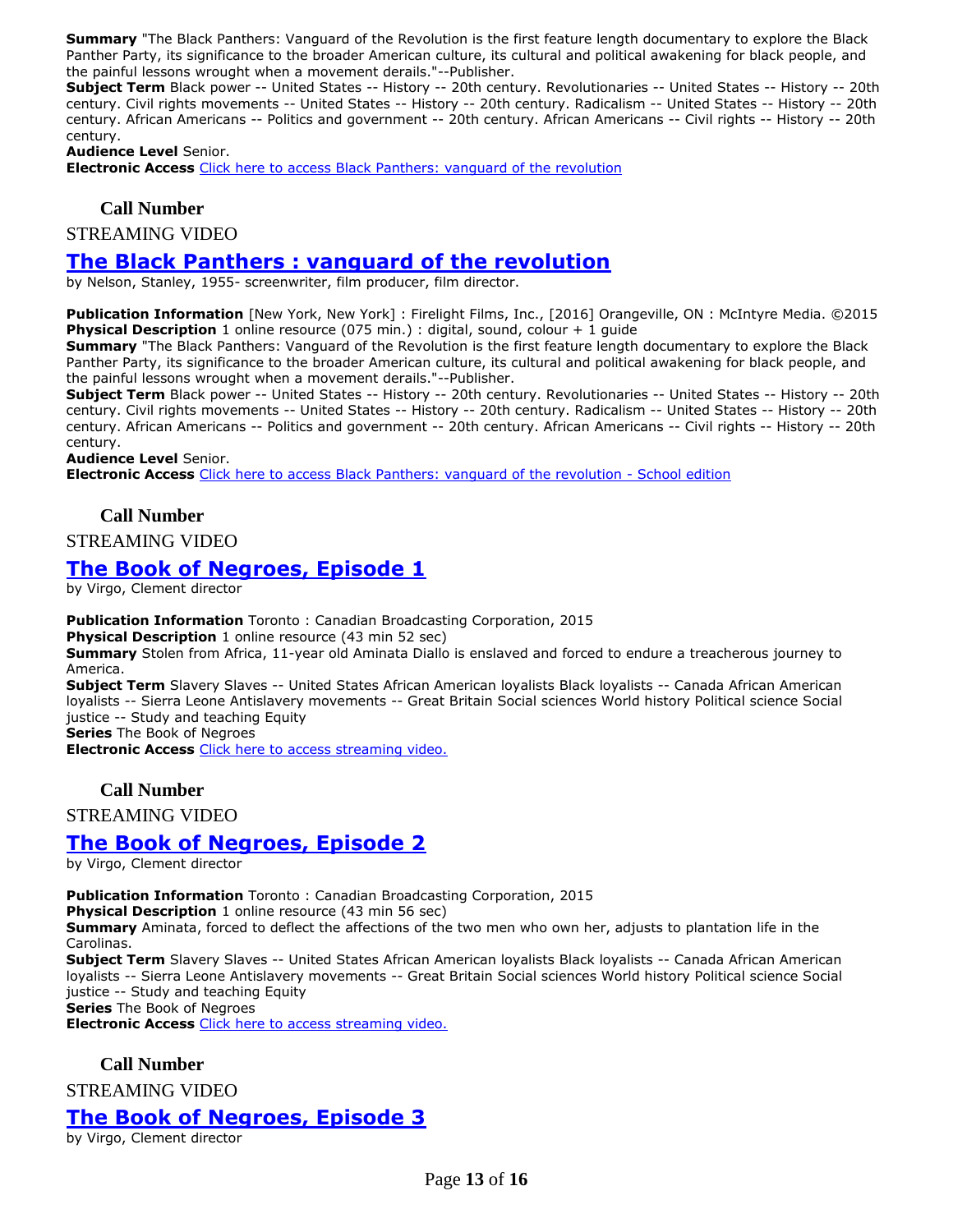**Publication Information** Toronto : Canadian Broadcasting Corporation, 2015

**Physical Description** 1 online resource (43 min 54 sec)

**Summary** When Revolution breaks out in New York, Aminata seizes her chance and escapes to freedom in the haven of Canvas Town.

**Subject Term** Slavery Slaves -- United States African American loyalists Black loyalists -- Canada African American loyalists -- Sierra Leone Antislavery movements -- Great Britain Social sciences World history Political science Social justice -- Study and teaching Equity

**Series** The Book of Negroes

**Electronic Access** [Click here to access streaming video.](http://curio.ca/en/video/the-book-of-negroes-episode-3-5193/)

### **Call Number**

STREAMING VIDEO

## **[The Book of Negroes, Episode 4](https://ug.ent.sirsidynix.net/client/en_CA/TJR/search/detailnonmodal/ent:$002f$002fSD_ILS$002f0$002fSD_ILS:308716/email?dt=list)**

by Virgo, Clement director

**Publication Information** Toronto : Canadian Broadcasting Corporation, 2015

**Physical Description** 1 online resource (43 min 56 sec)

**Summary** After British defeat, Aminata registers Black Loyalists in The Book Of Negroes for an escape to freedom in Nova Scotia.

**Subject Term** Slavery Slaves -- United States African American loyalists Black loyalists -- Canada African American loyalists -- Sierra Leone Antislavery movements -- Great Britain Social sciences World history Political science Social justice -- Study and teaching Equity

**Series** The Book of Negroes

**Electronic Access** [Click here to access streaming video.](http://curio.ca/en/video/the-book-of-negroes-episode-4-5291/)

### **Call Number**

STREAMING VIDEO

## **[The Book of Negroes, Episode 5](https://ug.ent.sirsidynix.net/client/en_CA/TJR/search/detailnonmodal/ent:$002f$002fSD_ILS$002f0$002fSD_ILS:308717/email?dt=list)**

by Virgo, Clement director

**Publication Information** Toronto : Canadian Broadcasting Corporation, 2015

**Physical Description** 1 online resource (43 min 53 sec)

**Summary** As racial tensions boil in barren and destitute Shelburne, Nova Scotia, Aminata organizes a final journey back to Africa.

**Subject Term** Slavery Slaves -- United States African American loyalists Black loyalists -- Canada African American loyalists -- Sierra Leone Antislavery movements -- Great Britain Social sciences World history Political science Social justice -- Study and teaching Equity

**Series** The Book of Negroes

**Electronic Access** [Click here to access streaming video.](http://curio.ca/en/video/the-book-of-negroes-episode-5-5292/)

### **Call Number**

STREAMING VIDEO

## **[The Book of Negroes, Episode 6](https://ug.ent.sirsidynix.net/client/en_CA/TJR/search/detailnonmodal/ent:$002f$002fSD_ILS$002f0$002fSD_ILS:308718/email?dt=list)**

by Virgo, Clement director

**Publication Information** Toronto : Canadian Broadcasting Corporation, 2015

**Physical Description** 1 online resource (43 min 54 sec)

**Summary** Upon their arrival in Africa, Aminata leaves the Loyalists behind to find her way back to her home village of Bayo.

**Subject Term** Slavery Slaves -- United States African American loyalists Black loyalists -- Canada African American loyalists -- Sierra Leone Antislavery movements -- Great Britain Social sciences World history Political science Social justice -- Study and teaching Equity

**Series** The Book of Negroes **Electronic Access** [Click here to access streaming video.](http://curio.ca/en/video/the-book-of-negroes-episode-6-5293/)

#### **Call Number**

STREAMING VIDEO

## **[The kids book of Black Canadian history](https://ug.ent.sirsidynix.net/client/en_CA/TJR/search/detailnonmodal/ent:$002f$002fSD_ILS$002f0$002fSD_ILS:146047/email?dt=list)**

by Sadlier, Rosemary

**ISBN** 9781550748925 9781554535873 **Publication Information** Toronto : Kids Can Press, c2003.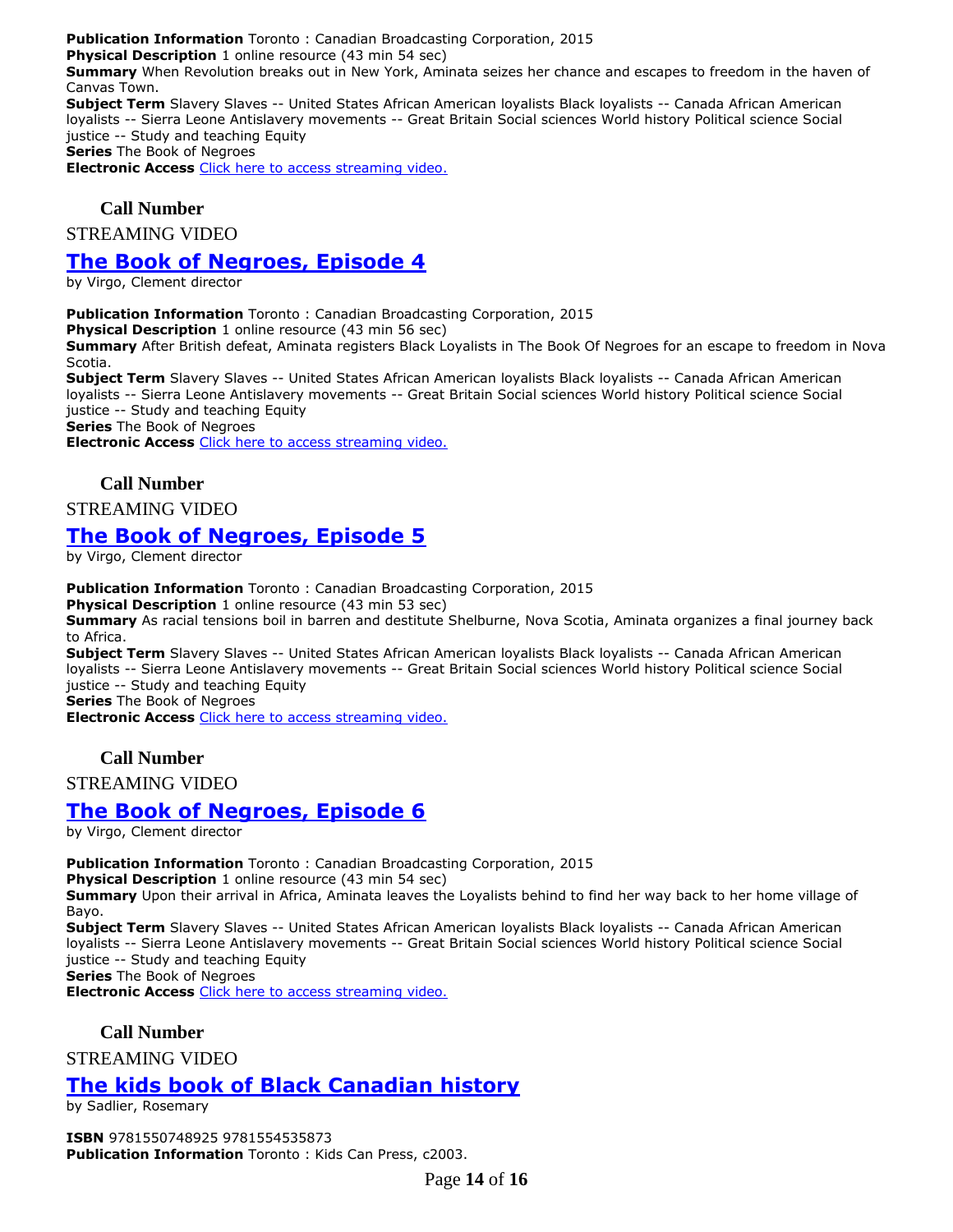**Physical Description** 56 p. : col. ill., col. maps, col. ports. ; 32 cm. **Summary** An overview of the role Black Canadians have played in the development of Canada, including the stories of those who fought oppression. **Subject Term** Black Canadians -- History. Blacks -- Canada -- History. **Award** Silver Birch Award 2004 non-fiction nominee **Audience Level** Primary, Junior, Intermediate.

#### **Call Number**

305.896 SAD

## **[The McCurdy Birthright](https://ug.ent.sirsidynix.net/client/en_CA/TJR/search/detailnonmodal/ent:$002f$002fSD_ILS$002f0$002fSD_ILS:311719/email?dt=list)**

by Williams, Marcia narrator

**Publication Information** Toronto : Canadian Broadcasting Corporation, 2007

**Physical Description** 1 online resource (45 min 17 sec)

**Summary** In the 1980s, Howard McCurdy was a feisty Member of Parliament from Windsor, the first black NDP MP and the only black person in the House of Commons at the time. He became known for his interest in civil rights, for people of all races and colours. It's a passion he inherited from many McCurdys before him. The McCurdys settled in Amherstburg 150 years ago and became leaders in the struggle for equality. Nasa McCurdy Jr. was a church leader and a school trustee, a man at the centre of the oldest black community in Canada. He became an important figure in the Underground Railroad movement, helping black slaves escape from America.

**Subject Term** Black Canadians -- Ontario -- Biography Civil rights workers, Black -- Canada -- Biography Race discrimination -- Canada Black Canadians -- Ontario -- Segregation Black Canadians -- History Racism -- Canada Social sciences Civics -- Study and teaching Equity Social justice -- Study and teaching **Series** Generations

**Electronic Access** [Click here to access streaming video.](http://curio.ca/en/video/the-mccurdy-birthright-1332/)

### **Call Number**

#### STREAMING VIDEO

## **[The Million Man March : Black Men in America. December 1995](https://ug.ent.sirsidynix.net/client/en_CA/TJR/search/detailnonmodal/ent:$002f$002fSD_ILS$002f0$002fSD_ILS:314247/email?)**

by Nash, Knowlton host

**Publication Information** Toronto : Canadian Broadcasting Corporation, 1995

**Physical Description** 1 online resource (13 min 48 sec)

**Summary** The new awareness among blacks in North America is the point of departure for looking at ongoing racial issues.

**Subject Term** African American men African Americans -- Race identity African Americans -- Social conditions Racism -- United States Social movements -- United States Social sciences Social justice -- Study and teaching Civics -- Study and teaching Political science World history

**Series** News in Review

**Electronic Access** [Click here to access streaming video.](http://curio.ca/en/video/the-million-man-march-black-men-in-america-2342/)

#### **Call Number**

STREAMING VIDEO

### **[The rock and the river](https://ug.ent.sirsidynix.net/client/en_CA/TJR/search/detailnonmodal/ent:$002f$002fSD_ILS$002f0$002fSD_ILS:286536/email?dt=list)**

by Magoon, Kekla, author.

**ISBN** 9781439153352 **Publication Information** New York : Aladdin, 2009. **Physical Description** 1 online resource **Summary** In 1968 Chicago, fourteen-year-old Sam Childs is caught in a conflict between his father's nonviolent approach to seeking civil rights for African Americans and his older brother, who has joined the Black Panther Party. **Subject Term** Civil rights movements -- Fiction. Racism -- Fiction. Brothers -- Fiction. African Americans -- Fiction. United States -- History -- 20th century -- Fiction. **Audience Level** Junior, Intermediate, Senior. **Electronic Access** [Click here to access](http://ugdsb.lib.overdrive.com/ContentDetails.htm?ID=3443A561-C6C9-49E9-840D-E219DA5F2A69) [Click here to access excerpt](https://samples.overdrive.com/?crid=3443A561-C6C9-49E9-840D-E219DA5F2A69&.epub-sample.overdrive.com)

**Call Number**

EBOOK

## **[The Skin We're In](https://ug.ent.sirsidynix.net/client/en_CA/TJR/search/detailnonmodal/ent:$002f$002fSD_ILS$002f0$002fSD_ILS:306985/email?)**

by Officer, Charles director

**Publication Information** Toronto : Canadian Broadcasting Corporation, 2017

Page **15** of **16**